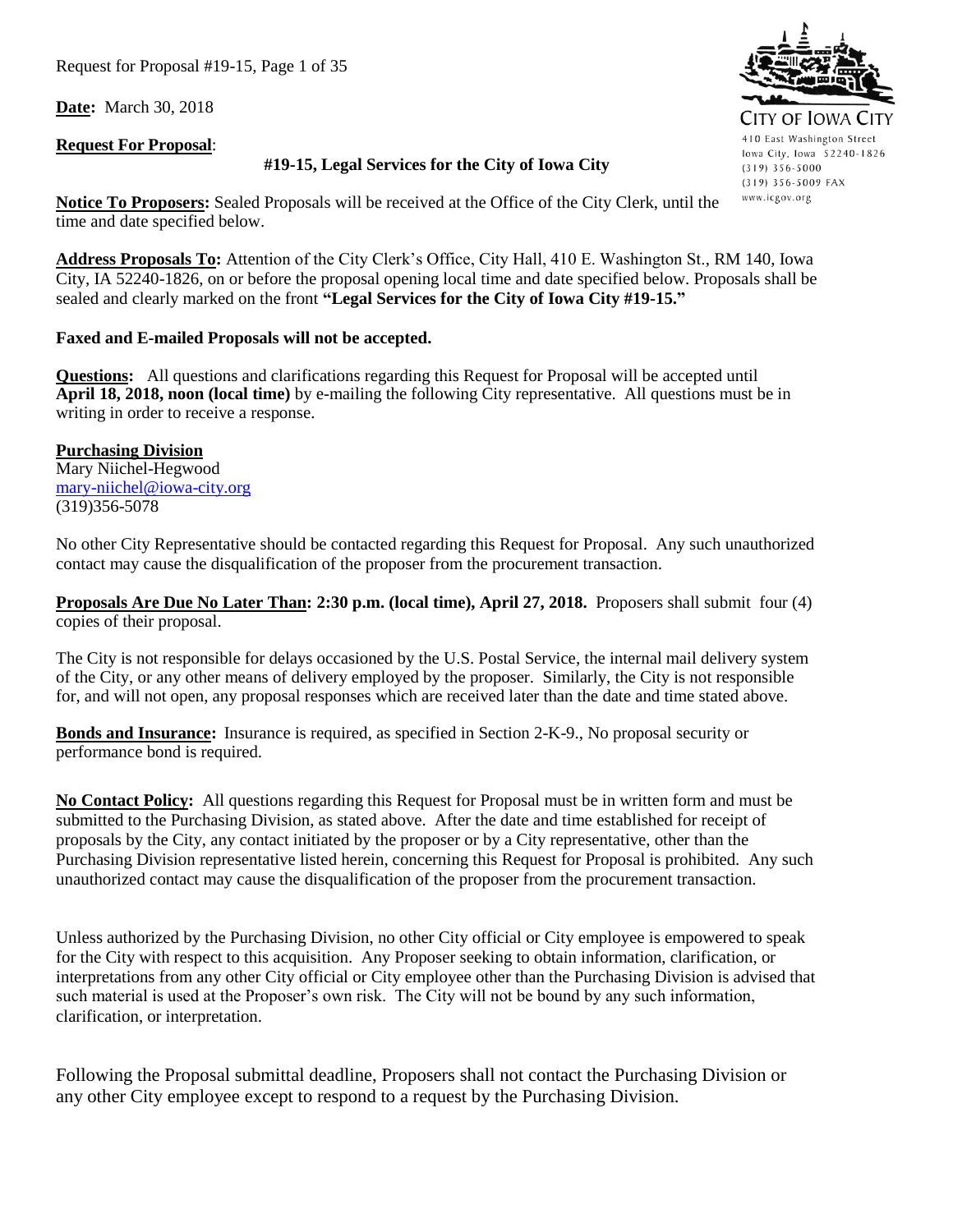Request for Proposal #19-15, Page 2 of 35

| <b>INDEX:</b> |                                                                                            |
|---------------|--------------------------------------------------------------------------------------------|
| Section 1     | Proposal Requirements Checklist                                                            |
| Section 2     | Specific Conditions and Instructions to this Proposal                                      |
| Section 3     | General Conditions and Instructions to Proposers                                           |
| Section 4     | Wage Theft Policy                                                                          |
| Section 5     | Contract Compliance Document (completion and submission by awarded vendor<br><i>only</i> ) |
| Section 6     | References                                                                                 |
|               |                                                                                            |
| Section 7     | Pricing and Company Information Form                                                       |
| Section 8     | <b>Agreement for Professional Services</b>                                                 |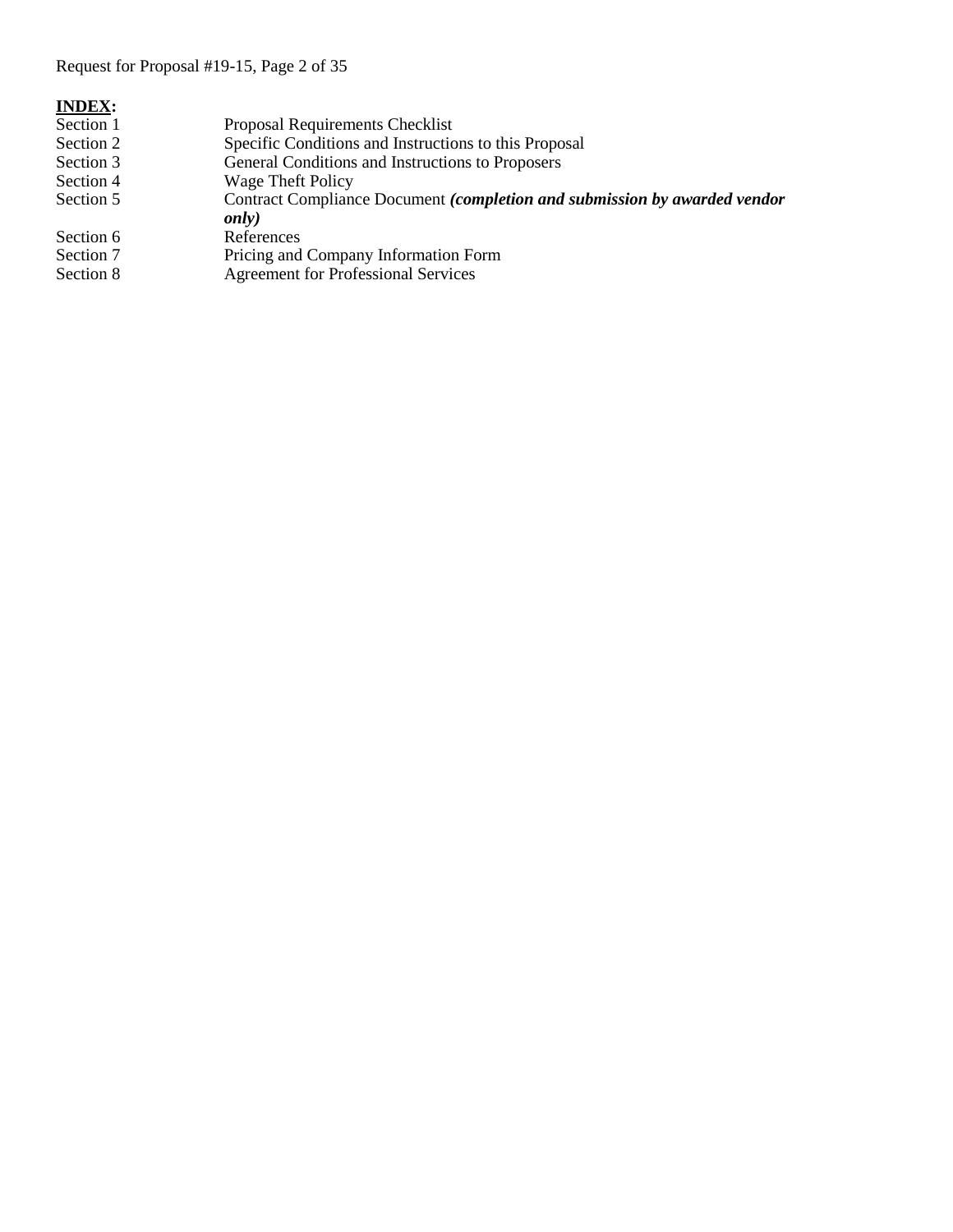## **Section 1 - Proposal Requirements Checklist**

The following items must be included in all four (4) copies of the vendor's submitted proposal in order to be considered complete. The required sections and specific content must be organized in the submitted proposal as they are listed below.

The City reserves the right to reject proposals that are considered incomplete and do not contain the items listed below.

> **Section 1:** A summarized letter of the vendor's proposal(s) on the vendor's letterhead stationery. The letter must be signed by an officer of the vendor or a designated agent empowered to bind the firm in the contract offer. The letter must address, in order, the following areas:

**Experience.** This section shall include a description of contracts or experiences that are similar to the scope of work described in this Request for Proposal. Include the name(s) and telephone number(s) of a client(s) contact person for our follow-up purposes. This section shall include a description of the consultant's effectiveness in specific assignments.

**Qualifications and Availability.** This section shall provide information concerning the qualifications and availability of all persons who will be involved in the responsibilities and specific assignments related to labor relations activities. Include the names and experience of all persons, including members/partners, associates, and outside counsel. Proposals shall also include the role and the percent of time that each person will be assigned to this contract.

**Affiliations.** If the project is to be accomplished through an affiliation or joint venture of several individuals or firms, the name(s), address(es), and the information requested above shall be furnished for each. Information in this section should also identify any clients held, and/or services performed, that may pose a conflict with the City of Iowa City and the services requested herein.

**Management and References.** This section will describe the consultant's proposed approach for assisting in collective bargaining contract negotiation, as well as availability for assisting in other labor matters outside of negotiations. Also include references from at least three (3) other clients for whom the firm has conducted services similar in nature to the ones described herein. **References from other City of Iowa City employees will not be accepted (Complete form provided in Section 6).**

#### \_\_\_\_\_\_\_\_\_\_ **Section 2: Wage Theft Policy**

After review of **Section 4 - Wage Theft Policy**, the **Wage Theft Affidavit** must be completed, notarized, and included in the submitted proposal.

## \_\_\_\_\_\_\_\_\_ **Section 3: Project Costs**

A comprehensive and detailed listing all costs, fees, and reimbursable fees to be incurred as a part of your company's work. All billable costs for these services must be included in the submitted proposal. Exclusion of any costs for these services will be the responsibility of your company.

\_\_\_\_\_\_\_\_\_ **Section 4: Pricing and Company Information Form** A completed and signed Company Information Form, **Section 7**.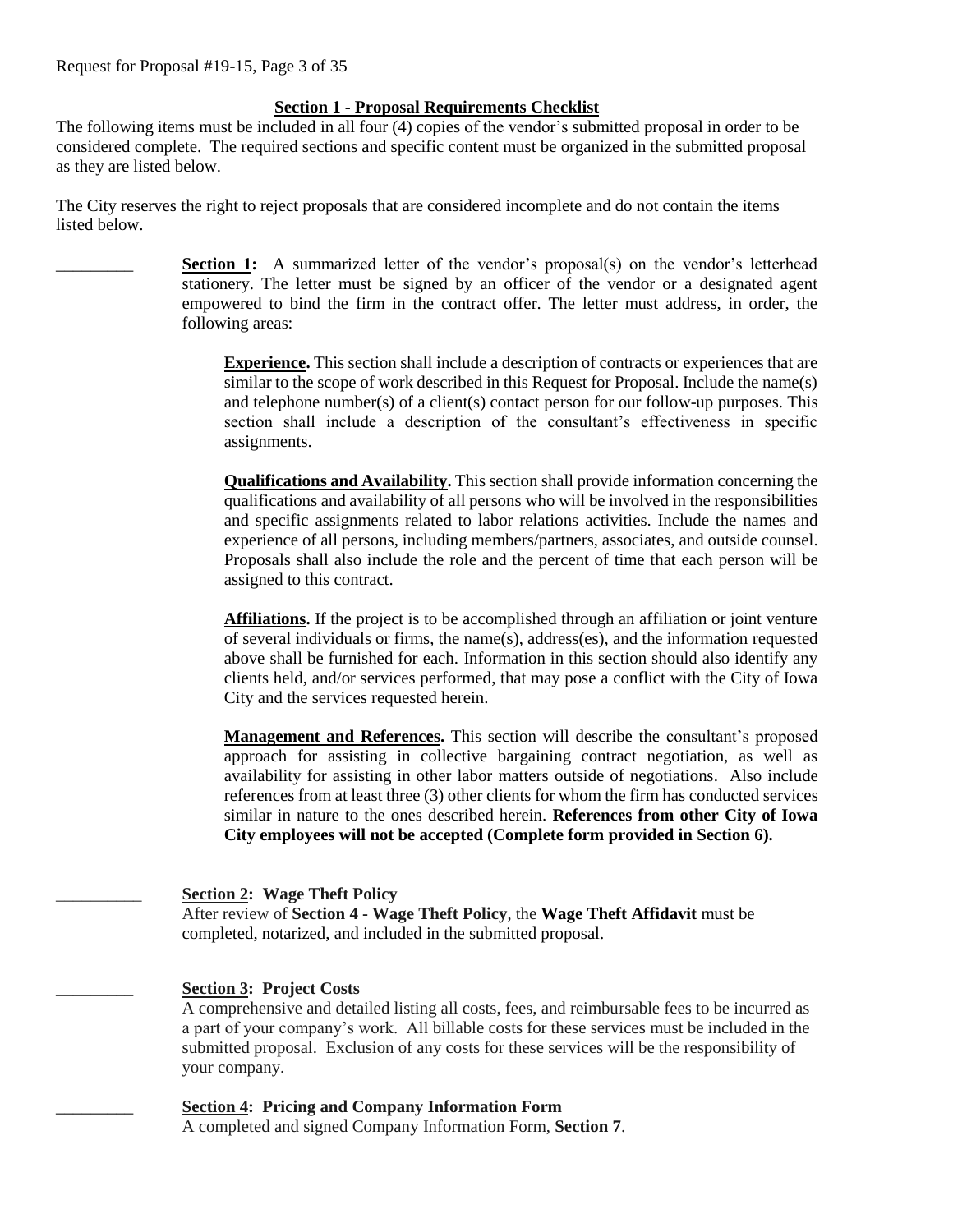## **Section 2 - Specific Conditions and Instructions to this Proposal**

#### **A. Project Description:**

The City of Iowa City, Iowa is requesting proposals from qualified candidates/firms to provide legal services in the areas of employment and labor Law, including collective bargaining and labor negotiations, grievance resolution, PERB compliance, and Civil Service.

The City of Iowa City maintains a full time legal department comprised of five attorneys and support staff. It is seeking one firm with expertise in the area of employment and labor law to provide supplemental legal services in the areas listed in the Request for Proposal.

Timeliness of response and accessibility to assigned counsel is an important aspect of this service. Accessibility includes the ability to be reached promptly by telephone, cell phone or email and to be available to attend meetings in person on short notice. The firm must be able to work cooperatively with the City of Iowa City legal department and to coordinate with other counsel, as needed, to assure proper management of legal issues and proper transmission of information among counsel.

The City will not be precluded from using other attorneys or law firms, as determined by the City. Any contract resulting from this solicitation will be awarded with the understanding that it is for the sole convenience of the City. The City reserves the right to obtain like services from another source when it deems necessary. The City will not be obligated to assign any work or cases pursuant to a contract entered into as a result of this RFP and makes no promise that an award will result in any matter being assigned. Instead, the City will make assignments of work and cases on an as-needed basis and as determined within the sole discretion of the City. The City reserves the right to award one (1) or more agreements on the basis of proposals submitted and to negotiate additional terms and conditions, including hourly rates, with the Proposer(s) found to offer the best proposal(s), in the City's sole discretion. The City reserves the right to waive any irregularity in a proposal, to request clarifying information from Proposer firms, and to reject any or all proposals if it determines that is in the City's best interests. The City reserves the right to negotiate terms as needed for particular matters to best satisfy the needs of the City.

It is expected that any individuals/firms submitting proposals will subscribe to the highest ethical standards, be properly registered, and comply with all laws, rules, and regulations applicable to their activities.

#### **B. Term of Contract:**

- 1) The approximate start date for this contract will be July 1, 2018; the official contract start date will be designated as the date stated on the issued Purchase Order. The initial contract term will be approximately July 2018 through June 2023.
- 2) No price escalation will be allowed during the original term of the contract.
- 3) The parties will have the option to renew the contract each year upon mutual consent. This contract may be renewed for two (2) additional three (3) year periods.
- 4) Requests for proposed price changes after the initial term of the contract must be submitted to the Purchasing Agent. The City reserves the right to accept or reject price increases, to negotiate more favorable terms, or to terminate without cost, the future performance of the contract.

#### **C. Scope of Services:**

The areas for which the City seeks possible legal services require the Proposer to have expertise/experience in, but not limited to: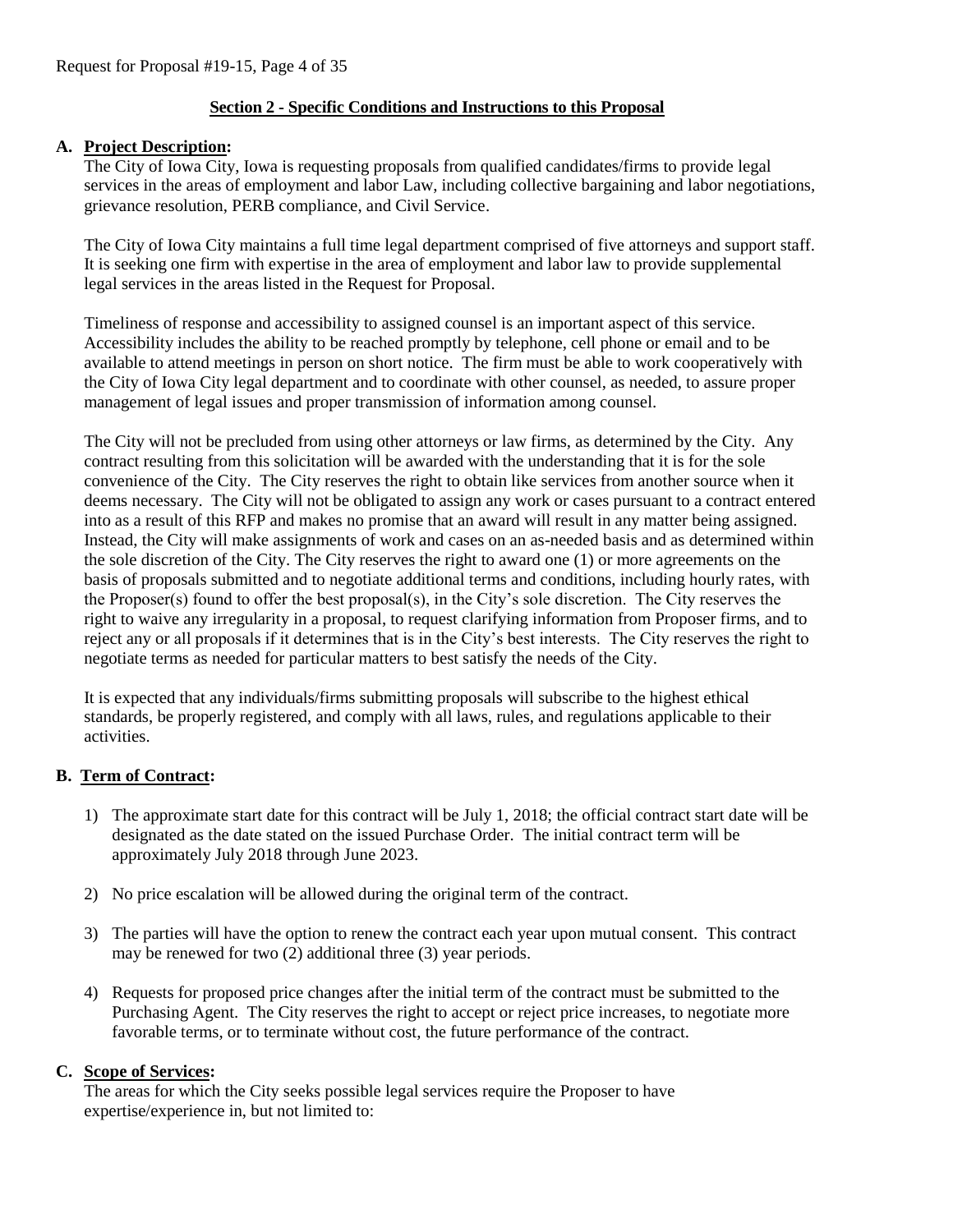- 1) Broad knowledge of municipal law and government operations;
- 2) Employment and labor law;
- 3) Collective bargaining;
- 4) Grievance resolution;
- 5) Iowa Public Employment Relations Board rules and proceedings;
- 6) Iowa Civil Service statute;
- 7) Complex personnel matters.

## **D. Proposal Requirements:**

- 1) If any proposer is in doubt as to the intent or meaning of any part of this Request for Proposal, the proposer must e-mail the Purchasing Agen[t mary-niichel@iowa-city.org](mailto:mary-niichel@iowa-city.org) no later than **noon (local time), April 18, 2018.** All questions must be in writing in order to receive a response.
- 2) The proposer is responsible for all costs related to the preparation of the submitted proposal, any costs associated with the preparation of additional material, and any required visits during the pre-award process.
- 3) The format of the company's proposal must be consistent with the specifications listed on the *Proposal Submittal Checklist – Section 1*. Each copy must be organized as stated on the checklist and contain all of the required information in order for the City to fully evaluate the submitted proposal.
- 4) Proposers are expected to fully inform themselves as to the conditions, requirements, and specifications before submitting a proposal. The submission of a proposal by a company concludes the company's acceptance of the terms and conditions herein, unless otherwise stated.
- 5) At the time of the submission, it will be assumed that each proposer has read and is thoroughly familiar with the contract documents and the requirements of the contract. The failure or omission of a proposer to examine any document shall in no way relieve the proposer from any obligation in respect to its proposal.
- 6) No proposal security will be required. Insurance will be required before commencement of work, see Section 2, K, #9.
- 7) Any costs associated with this project not specifically set forth in this Request for Proposal will be the responsibility of the vendor, and will be deemed included in the fees and charges bid herein.
- 8) Responses may be rejected if the proposer fails to perform any of the following:
	- a. To adhere to one or more of the provisions established in this Request for Proposal
	- b. To demonstrate competence, experience, and ability to provide services described in this Request for Proposal
	- c. To submit a response on or before the deadline and complete all required forms
	- d. To fulfill a request for an interview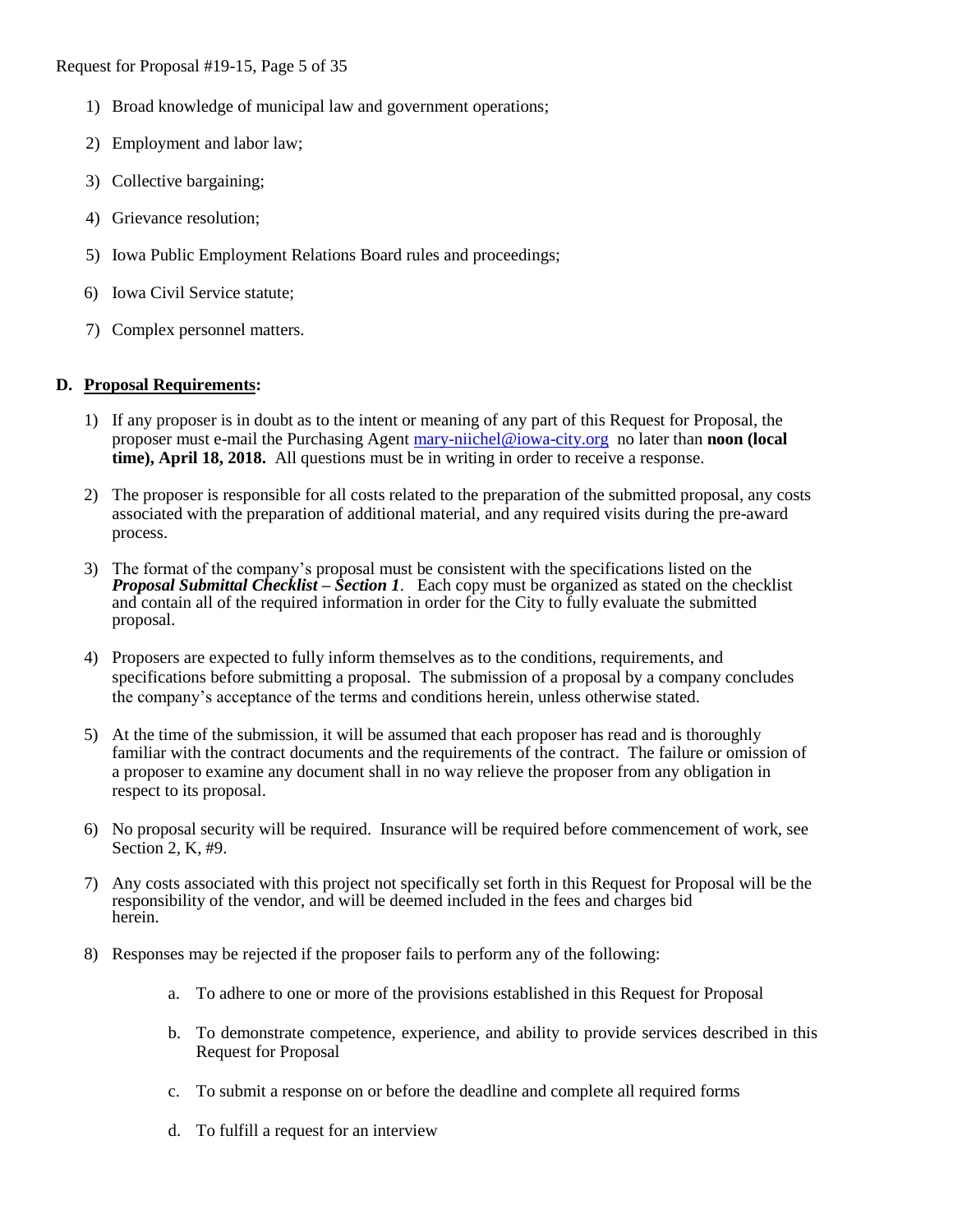- e. To respond to a written request for clarification or additional information
- 9) Proposers may be required to submit financial statements subsequent to the opening of proposals together with such information as may be required to determine that a contemplated awardee is fully qualified to receive the award.

#### **E. Contract Negotiations:**

The contract for the work is attached. While the City may be willing to negotiate some aspects of the contract, such portions must be clearly identified by the Proposer in the **Exceptions Section (Section 7 Pricing and Company Information Form)**. In addition, Proposers must specifically offer their proposed additions, deletions, or alterations to the contract in the same Exceptions section. The City will not negotiate any contract terms not so identified in the Exceptions section.

## **F. Pricing:**

The submitted pricing must include all of the costs required to perform the tasks to complete the project in full. These costs include, but are not limited to, labor, materials, equipment, travel (lodging and transportation), etc.

## **G. Payment:**

Payment for this contract will be made within 30 days following receipt of invoice from the Proposer and the City's approval of said invoice.

#### **H. Interview:**

During the evaluation process, the City will may request an oral interview with those proposers that appear to meet the requirements for this contract. Proposers selected to participate in an interview with the City will have the opportunity to discuss their qualifications, experience, services that they will provide for this contract, as well as any proposed fee schedule. The request for an interview shall be at no cost to the City.

#### **I. Reference Checks and Proposal Clarifications:**

The City reserves the right to contact any reference to assist in the evaluation of the proposal, to verify information contained in the proposal, and to discuss the proposer's qualifications. The City reserves the right to obtain and consider information from other sources concerning a proposer such as the proposer's capability and performance under other contracts.

#### **J. Evaluation Process:**

An evaluation committee will independently evaluate the merit of proposals received in accordance with the evaluation factors defined in the Request for Proposal. Failure of the proposer to provide any information requested in the Request for Proposal may result in disqualification of the proposal and shall be the responsibility of the proposer. The evaluation process shall be based on a 100 point scale; proposers must receive a minimum score of 80 points in order to be considered for award. The proposal that accrues the highest point total shall be recommended for award subject to the best interests of the City of Iowa City. Categories have been identified for the evaluation process. The proposal that accrues the highest point total shall be recommended for award subject to the best interests of the City. Categories have been identified for the evaluation process. Each category shall receive a point value within the specified range based on how well the proposal meets or exceeds the City's requirements. The following table lists the maximum points associated with each category.

Each proposal submitted stands alone and will be evaluated on its own merits in terms of meeting the Iowa City's requirements and terms and conditions, pricing, and overall responsiveness to the Request for Proposal.

#### **"Vendor submission of a proposal implies vendor acceptance of the evaluation technique and vendor recognition that some subjective judgments shall be made by the City of Iowa City during assignment of points."**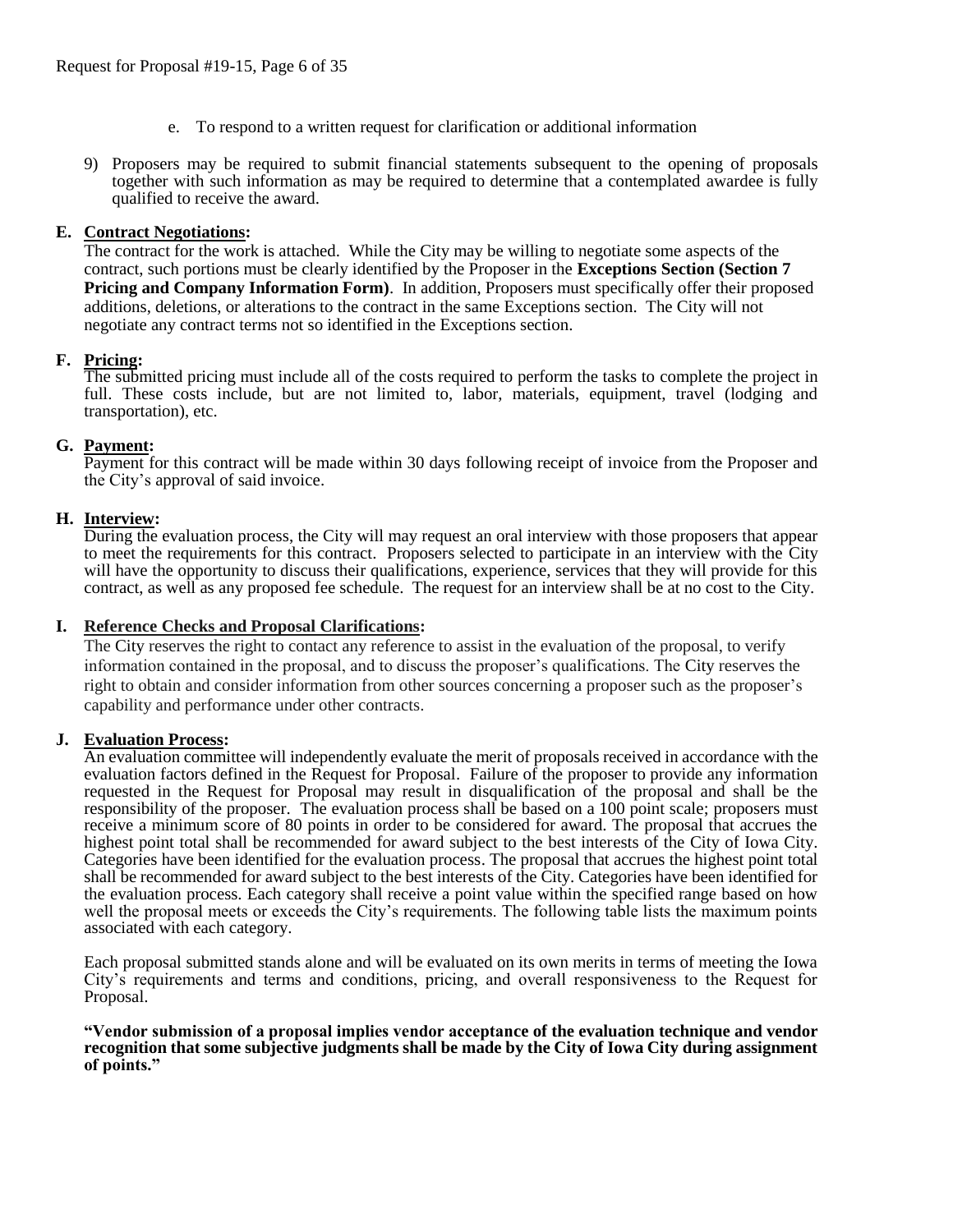## **EVALUATION CRITERIA ASSIGNED POINTS**

Experience – Firm's Resume 50

- Company History
- Qualifications/Personnel
- References Proven Success of Plans Designed for Other Clients

| Proposed Performance of Services |           |
|----------------------------------|-----------|
| <b>Project Costs</b>             | <u>35</u> |
| <b>Total Points</b>              | 100       |

#### **K. Contract Award:**

- 1) All submitted proposals must be complete to be considered for award. The items listed on page two (2), Proposal Requirements Checklist, must be completed and included in the submitted proposal.
- 2) The City reserves the right to qualify, accept, or reject any or all proposals as deemed to be in the best interest of the City. The City reserves the right to accept or reject any or all proposals and to waive irregularities or technicalities in any proposal when in the best interest of the City. The City reserves the right to accept or reject any exception taken by the proposer to the terms and conditions of the Request for Proposal.
- 3) The City reserves the right to negotiate with more than one potential proposer after the submission of all proposals. The City reserves the right to accept any submittal, or any part or parts thereof, or to reject any and all submittals.
- 4) It is the intent of the City to make an award within thirty (30) working days of the proposal due date.
- 5) Award, if made, will be in accordance with the terms and conditions herein.
- 6) Award, if made, shall be in the form of a Contract Purchase Order and a signed contract (see **Section 8** of this Request for Proposal).
- 7) Consideration may be given to, but not limited to, the firm's resume and qualifications, experience with past and present clients, customer satisfaction and references, proven success of past work, firm's financial stability, the completeness and reasonableness of the firm's work plan, the firm's work schedule, the firm's ability to demonstrate an understanding of the work to be performed, the firm's ability to comply with the requirements of this Request for Proposal, and pricing.
- 8) The awarded vendor will be required to complete the City's contract compliance document before the issuance of a Contract Purchase Order and execution of the contract.
- 9) The awarded vendor will be required to submit a current certificate of insurance prior to commencement of work. The awarded vendor will be required to maintain professional liability insurance covering the awarded vendor's liability for the awarded vendor's negligent acts, errors, and omissions to the City in the sum of \$1,000,000. The certificate of insurance shall include the following items:
	- The City of Iowa City will be named as additional insured
	- Project proposal number and project title as the description
	- Insurance carrier will be rated as A or better by A.M. Best
- 10) By submitting a proposal in response to this Request for Proposal, the vendor acknowledges that the proposal submitted shall become public information after the contract is awarded.

#### **The above conditions and instructions clarify this specific Request for Proposal document, but are in addition to the attached General Conditions and Instructions to Proposers (Section 3).**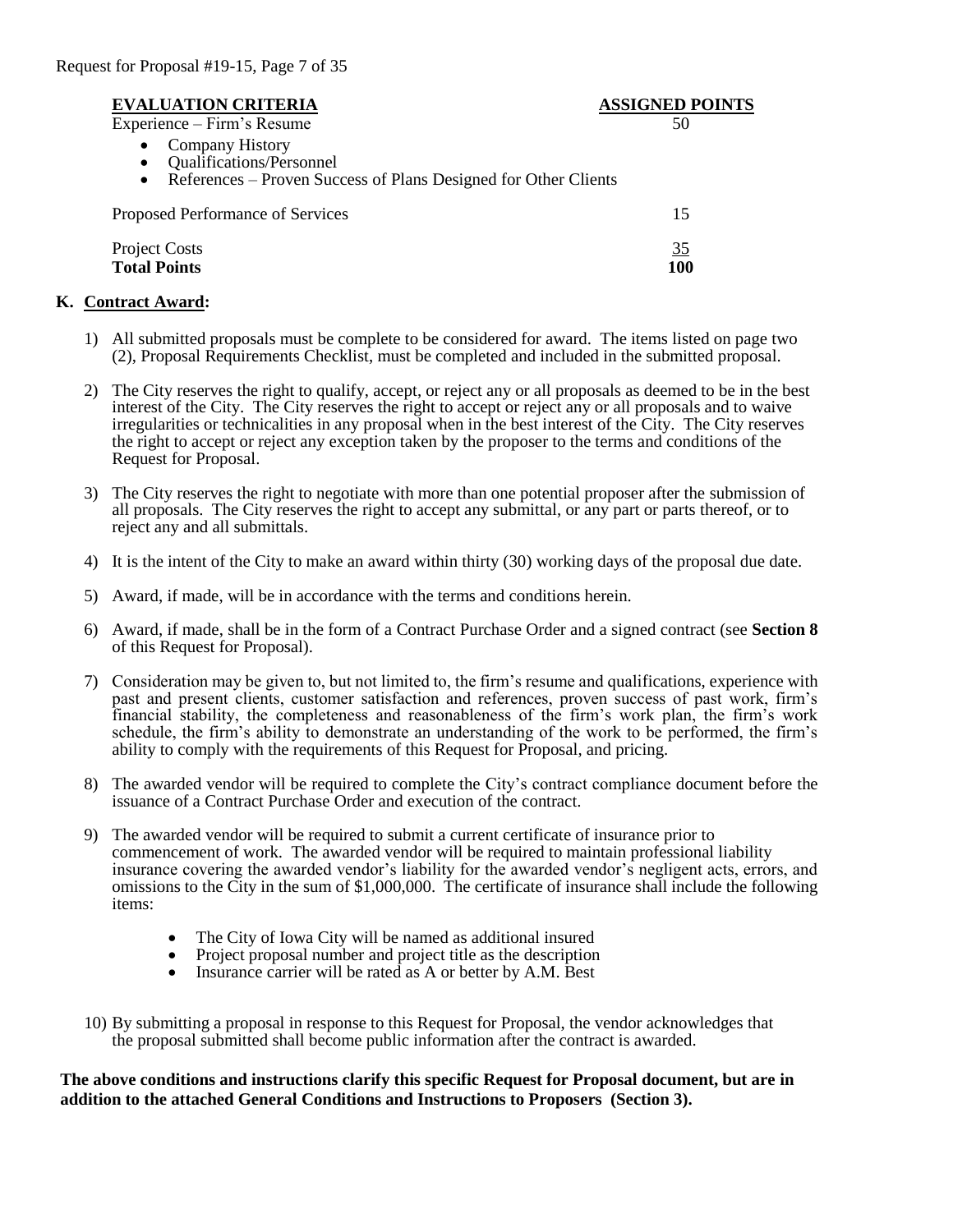#### **Section Three City of Iowa City – Purchasing Division General Conditions and Instructions to Proposers**

**The general rules and conditions which follow apply to all proposals issued by the City unless otherwise specified. Proposers or their authorized agents are expected to fully inform themselves as to the conditions, requirements, and specifications before submitting proposals; failure to do so shall be at the Proposer's own risk.**

**Request for Proposal (RFP):** is defined as a request for an offer, by one party to another, of terms and conditions with reference to some work or undertaking.

This document constitutes a **Request for Proposal**, and is thus a solicitation for responses. Conversely, this Request for Proposal is *not* a bid and is not governed by state or federal bidding requirements.

Moreover, any acceptance of a proposal shall *not* result in a binding contract between the City and the Proposer, but instead will simply enable negotiations to take place which may eventually result in a detailed and refined agreement or contract between the Proposer and the City.

"Proposal date" as referenced herein shall mean the local date and time specified in the proposal documents.

## **A. Conditions for Proposing**

1. No Contact Policy. All questions regarding this Request for Proposal must be in written form and must be submitted to the Purchasing Division, as stated above. After the date and time established for receipt of proposals by the City, any contact initiated by the proposer or by a City representative, other than the Purchasing Division representative listed herein, concerning this Request for Proposal is prohibited. Any such unauthorized contact may cause the disqualification of the proposer from the procurement transaction.

Unless authorized by the Purchasing Division, no other City official or City employee is empowered to speak for the City with respect to this acquisition. Any Proposer seeking to obtain information, clarification, or interpretations from any other City official or City employee other than the Purchasing Division is advised that such material is used at the Proposer's own risk. The City will not be bound by any such information, clarification, or interpretation.

Following the Proposal submittal deadline, Proposers shall not contact the Purchasing Division or any other City employee except to respond to a request by the Purchasing Division.

- 2. Completeness/Authorization of Proposal. Proposer shall supply all information and submittals required by the proposal documents to constitute a proper proposal. The proposal shall clearly state the legal name, address, telephone number, and fax number of the Proposer. The proposal shall be signed above the typed or printed name and title of the signer. The signer shall have the legal authority to bind the Proposer to the proposal.
- 3. Addressing of Proposal. Unless otherwise specified, faxed or e-mailed proposals will not be accepted. Proposal shall be submitted in a sealed envelope or box clearly marked on the front with proposal number and due date, and unless otherwise specified, addressed to:

Attn: City Clerk's Office City of Iowa City 410 East Washington Street, Room 140 Iowa City, Iowa 52240-1826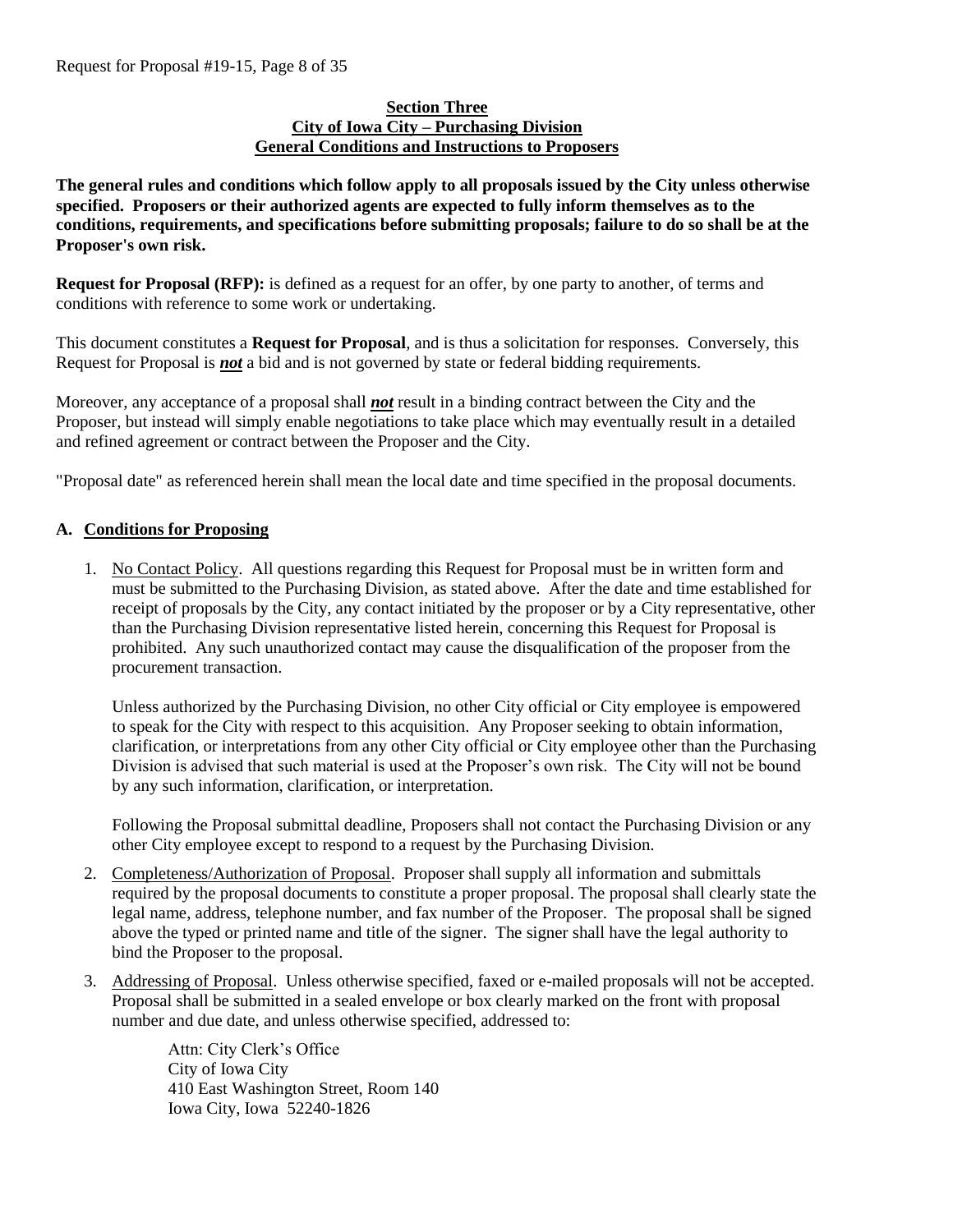Request for Proposal #19-15, Page 9 of 35

4. Proposal Deadline. Proposer shall be responsible for taking whatever measures are necessary to ensure that the proposal reaches the office of the City Clerk or other specified agent on or before the local time and date specified. The City shall not be responsible for, and may not consider, any proposal delayed in the postal or other delivery service, or in the City's internal mail system, nor any late proposal, amendment thereto, or request for withdrawal of proposal received after the date specified. Proposals received after the time and date specified on the Request for Proposal will not be opened and will not be considered for award.

A written request for withdrawal of a proposal or any part thereof may be granted, provided the request is received in writing by the City prior to the specified proposal date.

- 5. Receipt of Proposals. Unless otherwise required by the Iowa Public Records law, during the process of negotiations, no proposals shall be handled so as to permit disclosure to competing Proposers of the identity of the Proposer with whom the City is negotiating or the contents of the proposal.
- 6. Proposals Binding 120 Days. Unless otherwise specified, all formal proposals, including any negotiations, submitted shall be binding for one hundred and twenty (120) working days following the due date for the proposal or negotiations, unless the Proposer(s), at the City's request, agrees in writing to an extension.
- 7. Trade Secrets or Proprietary Information. Responses to this Request for Proposal become the exclusive property of the City of Iowa City. All documents submitted in response to this Request for Proposal may be regarded as public records and may be subject to disclosure. Protection from disclosure may apply to those elements in each submittal which are marked as "Trade Secret", "Confidential", or "Proprietary". During the course of the submittal evaluation process or the course of the project, City of Iowa City will accept materials clearly and prominently labeled "Trade Secret", "Confidential", or "Proprietary" by the respondent or other submitting party. The City of Iowa City will not advise as to the nature of the content of the documents entitled to protection to disclosure, or as to the definition of trade secret, confidential, or proprietary information. The respondent or other submitting party will be solely responsible for all such determinations made by it, and for clearly and prominently marking each and every page or sheet of materials with "Trade Secret", "Confidential", or "Proprietary" as it determines to be appropriate. Respondents which indiscriminately so identify all or most of their submittal as protected from disclosure without justification may be deemed nonresponsive.

The City of Iowa City will endeavor to advise the Respondent of any request for the disclosure of the material so marked with "Trade Secret", "Confidential", or "Proprietary", and give the proposer or other submitting party the opportunity to seek a court order to protect such materials from disclosure. If a party other than the proposer submitted the requested material, the proposer shall be solely responsible for notifying the submitting party of the request. The City's sole responsibility is to notify the proposer of the request for disclosure, and the City of Iowa City shall not be liable for any damages resulting out of such disclosure, whether such disclosure is deemed required by law, by an order of court or administrative agency, or occurs through inadvertence, mistake, negligence on the part of the City of Iowa City or their officers, employees, consultants, or subconsultants.

- 8. Multiple Proposals. Proposers may submit more than one proposal, provided the additional proposal or proposals are properly submitted on the proposal forms or in the proposal format.
- 9. Competency of Proposer. No proposal may be accepted from or contract awarded to any person, firm or corporation that is in arrears or in default to the City of Iowa City upon any debt or contract. Prior failure of a Proposer to perform faithfully on any previous contract or work for the City may be grounds for rejection. If requested, the Proposer shall present evidence of performance ability and possession of necessary facilities, pecuniary resources and adequate insurance to comply with the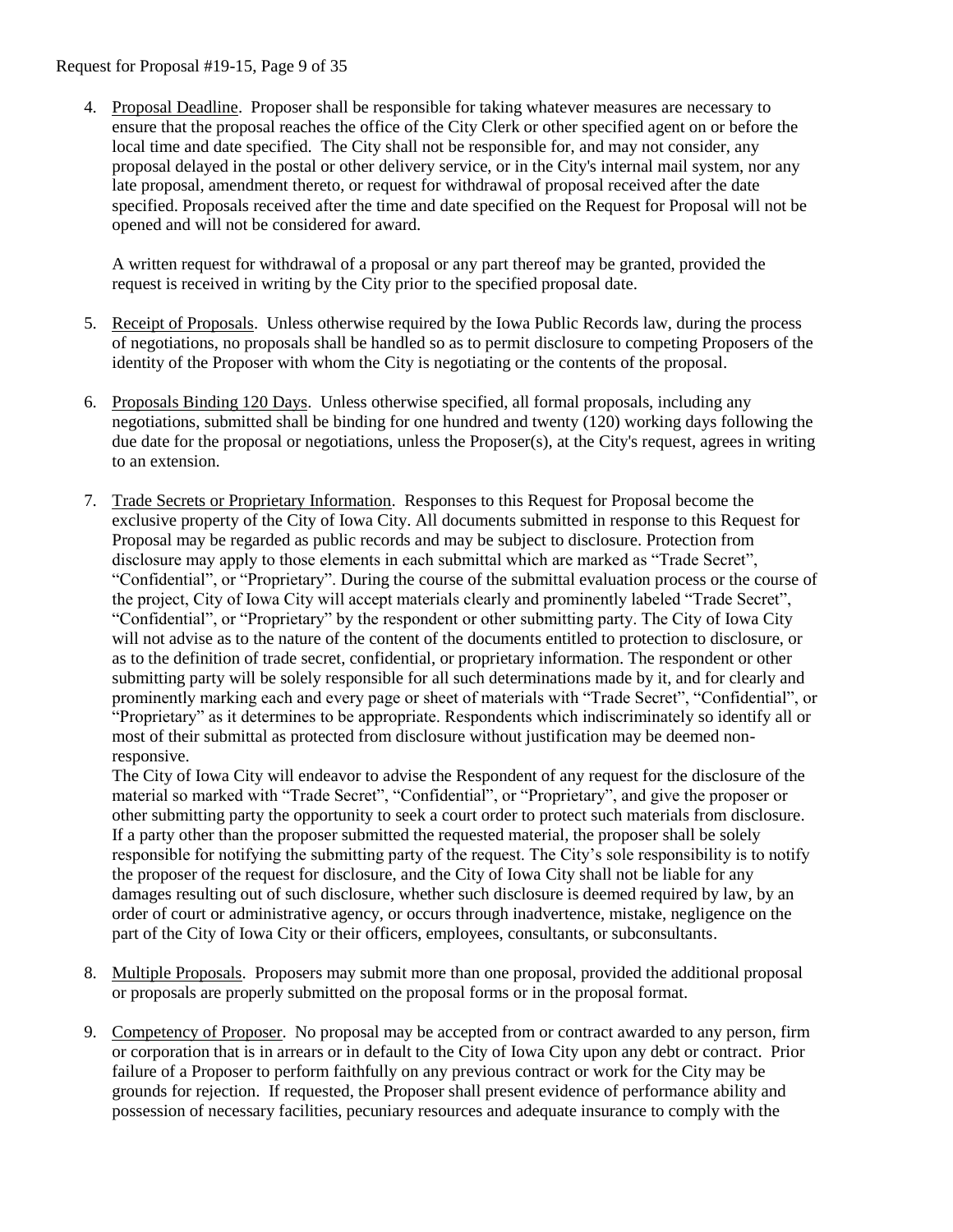terms of these proposal documents; such evidence shall be presented within a specified time and to the satisfaction of the City.

- 10. Collusive Proposing. The Proposer certifies that the proposal is made without any previous understanding, agreement or connection with any person, firm, or corporation making a proposal for the same project, without prior knowledge of competitive prices, and that the proposal is in all respects fair, without outside control, collusion, fraud or otherwise illegal action.
- 11. Officers not to Benefit. Upon signing this agreement, Consultant acknowledges that Section 362.5 of the Iowa Code prohibits a City officer or employee from having an interest in a contract with the City, and certifies that no employee or officer of the City, which includes members of the City Council and City boards and commissions, has an interest, either direct or indirect, in this agreement, that does not fall within the exceptions to said statutory provision enumerated in Section 362.5
- 12. Equal Employment Opportunity. All Proposers are subject to and must comply with the provisions of the City's Equal Employment Opportunity policy and applicable local, state and federal antidiscrimination laws. All City contractors, subcontractors, vendors or consultants with contracts of \$25,000 or more (or less, if required by another governmental agency) must abide by the requirements of the City's Contract Compliance. Emergency contracts are exempt from this provision.
- 13. Wage Theft. All City contractors with contracts of \$25,000 or more must abide by the requirements of the City's Wage Theft Policy. Pursuant to the Wage Theft Policy, the City will not to enter into certain contracts with, or provide discretionary economic development assistance to, any person or entity (including an owner of more than 25% of the entity) who has admitted guilt or liability or been adjudicated guilty or liable in any judicial or administrative proceeding of committing a repeated or willful violation of the Iowa Wage Payment Collection law, the Iowa Minimum Wage Act, the Federal Fair Labor Standards Act or any comparable state statute or local ordinance, which governs the payment of wages, for a period of five (5) years from the date of the last conviction, entry of plea, administrative finding or admission of guilt.

The Wage Theft Policy does not apply to emergency purchases of goods and services, emergency construction or public improvement work, sole source contracts excepted by the City's purchasing manual, cooperative/piggyback purchasing or contracts with other governmental entities.

## **B. Insurance and Bonds**

- 1. Insurance Requirements. When required, the successful Proposer shall provide insurance as follows:
	- a. Certificate of Insurance; Cancellation or Modification
		- 1. Before commencing work, the Contractor shall submit to the City for approval of a Certificate of Insurance meeting all requirements specified herein, to be in effect for the full contract period.
		- 2. The Contractor shall notify the City in writing at least thirty (30) calendar days prior to any change or cancellation of said policy or policies.
		- 3. Cancellation or modification of said policy or policies shall be considered just cause for the City of Iowa City to immediately cancel the contract and/or to halt on the contract, and to withhold payment for any work performed on the contract.
		- 4. The policy shall be primary in payment, not excess or contingent, regardless of any other coverage available to the City.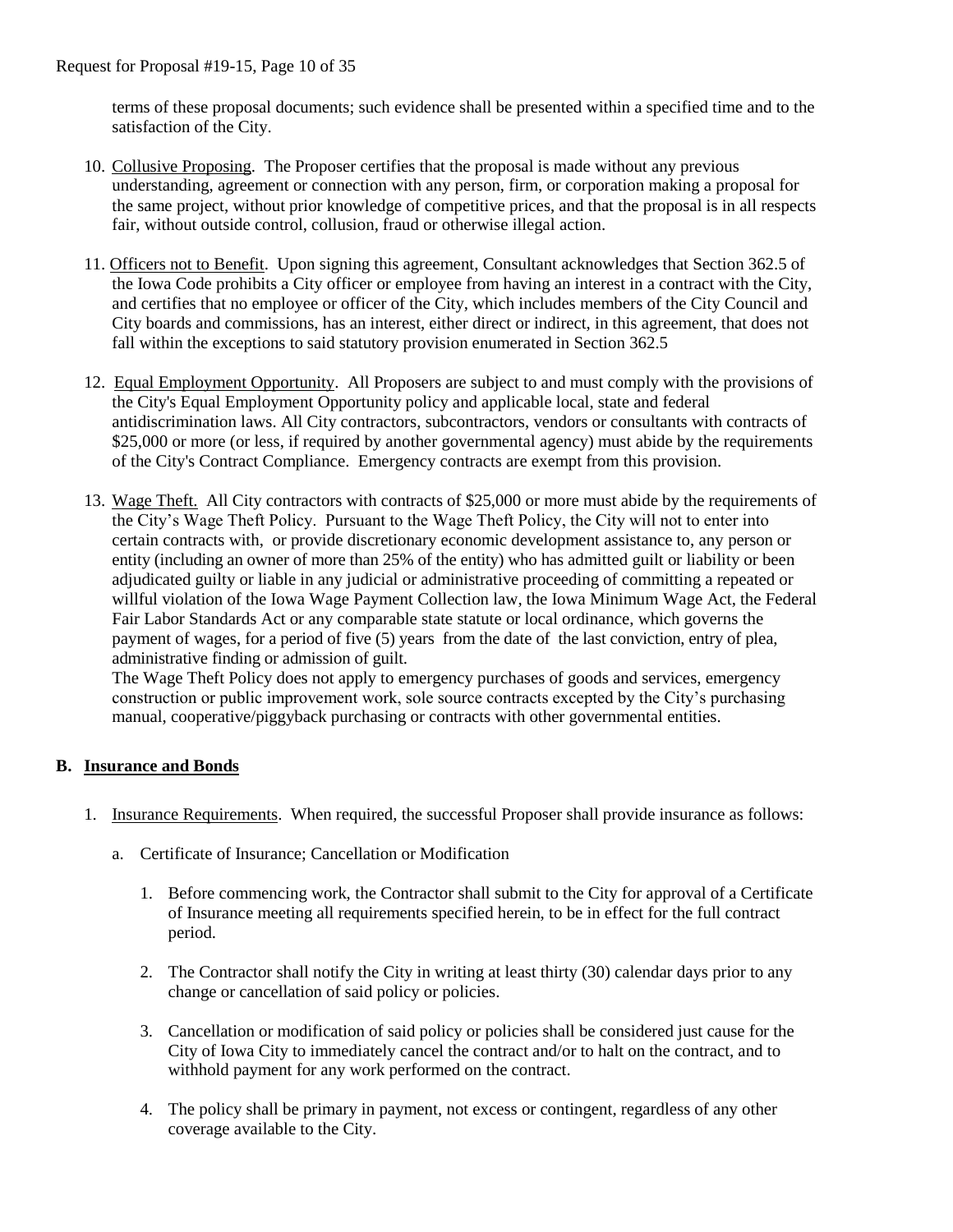#### b. Minimum Coverage

Any policy or policies of insurance purchased by the Contractor to satisfy his/her responsibilities under this contract shall include contractual liability coverage, and shall be in the following type and minimum amounts:

| <b>Insurance Requirements</b>                                               |                       |             |
|-----------------------------------------------------------------------------|-----------------------|-------------|
| Informal Project Specs: Class I (under \$1 Million)                         |                       |             |
| Type of Coverage                                                            | Each                  |             |
|                                                                             | Occurrence            | Aggregate   |
| a. Comprehensive General Liability                                          |                       |             |
| (1) Bodily Injury & Property Damage                                         | \$500,000             | \$1,000,000 |
| b. Automobile Liability                                                     | Combined Single Limit |             |
| (1) Bodily Injury & Property Damage                                         | \$500,000             |             |
| c. Worker's Compensation Insurance as required by Chapter 85, Code of Iowa. |                       |             |

The City requires that the Contractor's Insurance carrier be "A" rated or better by A.M. Best.

| When Additionally Required: |           |
|-----------------------------|-----------|
| Errors & Omissions          | \$500,000 |
| Fidelity Bond (minimum)     | \$50,000  |

- 2. Performance Bond. **When required**, the successful Proposer shall furnish a bond in the amount of one hundred percent (100%) of the contract price, said bond to be issued by a responsible surety approved by the City and shall guarantee the prompt payments of all materials and labor and protect and save harmless the City from claims and damages of any kind caused by the operation of the contract, and shall also guarantee the maintenance of the improvement for a specified period following its completion and acceptance by the City. A letter of Irrevocable Credit from a responsible lending agency approved by the City, for the same guarantee(s) as noted above, may be submitted for approval. The City reserves the right to accept or reject this form of guarantee.
- 3. Bid Security. **When required**, no bid shall be considered unless accompanied by either of the following forms of bid security:
	- a. A certified or cashier's check drawn on a solvent Iowa bank or a bank chartered under the laws of the United States, or a certified share draft drawn on a credit union in Iowa or chartered under the laws of the United States, in an amount equal to a minimum of five percent (5%) of the bid, or
	- b. A bid bond executed by a corporation authorized to contract as a surety in the State of Iowa, in a penal sum of a minimum of five percent (5%) of the bid.

The bid security shall be made payable to the TREASURER OF THE CITY OF IOWA CITY, IOWA, and shall be forfeited to the City of Iowa City as liquidated damages in the event the successful Proposer fails to enter into a contract within fourteen (14) calendar days and, when required, post bond satisfactory to the City insuring the faithful performance of the contract and maintenance of said work, if required, pursuant to the provisions of the bid documents and other contract documents. The amount of the check, draft or bond shall not constitute a limitation upon the right of the City of Iowa City, Iowa, to recover for the full amount of such damage.

Security deposits of the lowest two (2) or more Proposers may be retained pending contract award or rejection. All other security deposits will be returned promptly.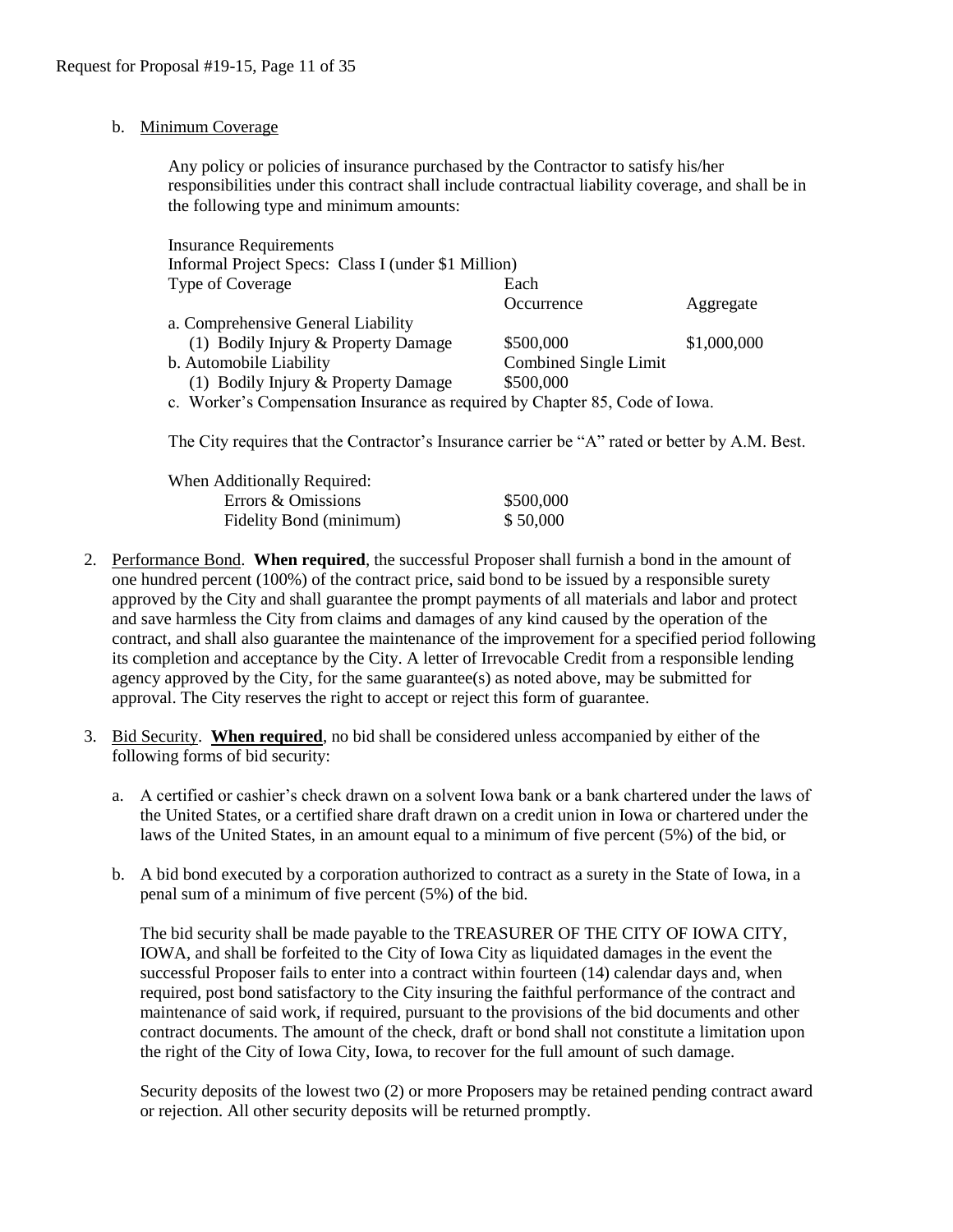# **C. Specifications**

1. Formal Specifications. The Proposer shall abide by and comply with the true intent of the specifications (i.e., not take advantage of any unintentional error or omission). Whenever mention herein is made of a service to be provided in accordance with laws, ordinances, building codes, underwriters' codes or similar expressions, the requirements of these laws, ordinances, etc., shall be construed as the minimum requirements of the specifications.

The absence of a written list of deviations submitted with the proposal shall hold the Proposer strictly accountable to the City and to the specifications as written. Any unauthorized deviation from the specifications may be grounds for rejection of the service when delivered.

2. Proposed Alternate. When an item is identified in the bid document by a manufacturer's name or catalog number, it is understood that the Proposer proposes to furnish the commodity and/or service so identified by the City unless the Proposer specifically proposes an alternate. In bidding on a proposed alternate, the Proposer shall clearly state on his/her bid exactly what he/she proposes to furnish, and forward with his/her bid, a complete description of the proposed alternate, including brand, model number, drawings, performance and test data, references, and any other information necessary for a complete evaluation. Proposer shall include a statement setting forth any changes in other materials, equipment, or other work which would be required by incorporation of the proposed alternate. The burden of proof of the merit of the proposed alternate is upon the Proposer.

The City's decision to approve or disapprove of a proposed alternate shall be final.

- 3. Qualifications, Credentials and References. The Proposer shall provide a description of qualifications, credentials, experience, and resources as they relate to the provision of the proposal. The Proposer shall also provide a list of clients for whom similar work has been performed within the last two years, including the firm, contact person, address, and phone number of each contact person.
- 4. Addendum to Specifications. Any substantive interpretation, correction or change of the proposal documents shall be made by written addendum. Unless otherwise specified the addendum will be posted to the City of Iowa City website:<https://icgov.org/purchasing-bids>

Interpretation, corrections or changes of the proposal documents made in any other manner shall not be binding. Such interpretations, corrections or changes shall not be relied upon by Proposer. Any addenda shall be issued by the City within a reasonable time prior to the proposal date. It is the Proposer's responsibility to visit this web-site to ensure that they have received all important addenda or revisions to the Request for Proposal prior to bidding.

5. Receipt of One Proposal. In the event only one proposal is received, the City of Iowa City may require that the successful vendor submit a cost proposal in sufficient detail for the City to perform a cost/price analysis to determine if the proposal price is fair and reasonable.

## **D. Selection of Firm**

- 1. Rejection of Proposals. The City reserves the right to accept or reject any or all proposals, to waive irregularities and technicalities, and to request resubmission. The City also reserves the right to reject the proposal of any Proposer who has previously failed to perform properly or complete on time contracts of a similar nature, or a proposal from a Proposer who, investigation shows, is not in a position to satisfactorily and timely perform the contract.
- 2. Selection. The City desires to enter into negotiations and ultimately reach an agreement with a Proposer who demonstrates the best combination of attributes to conduct the project, and who also negotiates a project cost with the City that is fair and reasonable. The City may conduct discussions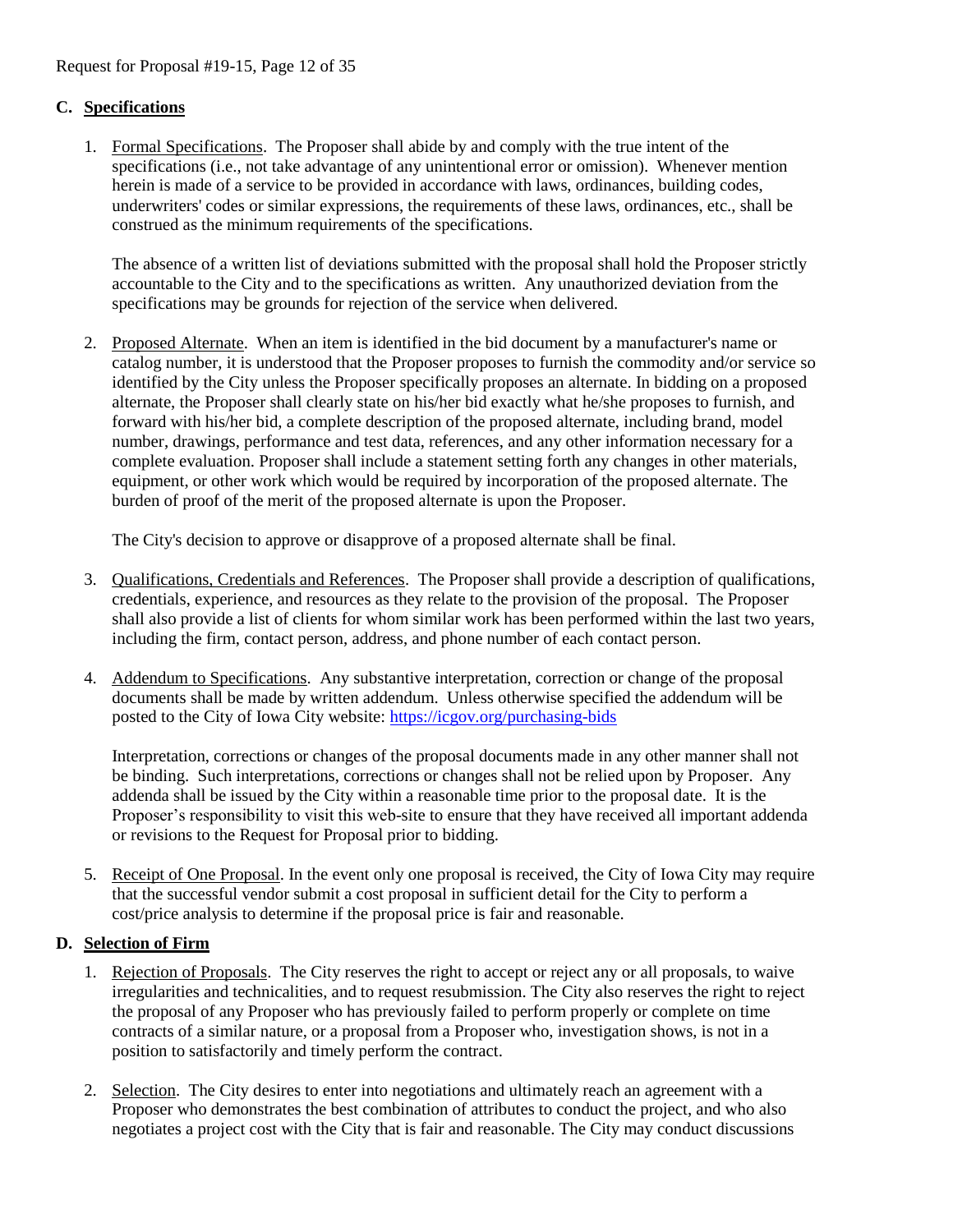with any Proposer who has submitted a proposal to determine qualifications, for further consideration. Since the initial review by the City will be deemed preliminary in nature, the document and process will be deemed confidential until such time as the successful Proposer is selected. Criteria for selection will include but not be limited to:

- The quality, availability, adaptability and life cycle costing of the commodities and/or service.
- Guarantees and warranties.
- Ability, capacity and skill to provide the commodities and/or service required within the specified time.
- Ability to provide future maintenance and service.
- Character, integrity, reputation, experience and efficiency.
- Quality of performance of previous and/or existing contracts.
- Previous and existing compliance with laws and ordinances relating to contracts with the City and to the Proposer's employment practices.
- Whether the Proposer is in arrears to the City, in debt on a contract or is a defaulter on surety to the City.
- If reasonable doubts arise as to Proposer's solvency, the City reserves the right to require financial information sufficient to show solvency and/or require a performance bond.
- Such other relevant information as may be secured by the City.
- Cost estimate; the City is not required to accept the proposal with the lowest cost estimate.

Once the City has reached an agreement with the Proposer, a purchase order will be issued to the awardee. The purchase order will define the conditions of the contract between the City and the contractor selected to receive the award.

- 3. Corrections to Submitted Proposal. Any changes that are made to this proposal using correction fluid, writing utensils, etc. before submission must be dated and initialed in each area that a change was made.
- 4. Pricing Requirements. All pricing submitted by the Proposer shall be indicated in both words and figures. (Ex. \$200.50, Two hundred dollars and fifty cents).
- 5. Presentations. When required and based on an evaluation of proposals submitted, the City may select finalists who will be required to participate in interviews, including key personnel designated for the proposal, and to make presentations regarding their qualifications and their ability to furnish the required service to best serve the needs of the City.

Formal presentations will be scored and evaluated by a committee. The evaluation committee will make a recommendation to the City Manager and if required, to the City Council for final approval. Nothing in the proposal can obligate the City to enter into a contract.

6. Errors in Proposal. Any ambiguity in any proposal as a result of omission, error, lack of clarity or noncompliance by the Proposer with specifications, instructions and conditions shall be construed in the light most favorable to the City. Changes in proposals shall be initialed and dated.

## **E. General Contract Provisions**

1. Contract Award. Upon City's selection and satisfactory negotiation between City and Proposer on the work to be performed, a written award in the form of a Purchase Order, contract or other instrument shall result in a binding contract without further action by either party. The contract shall be on forms provided by the City; or if the Proposer's contract document is used, the City reserves the right to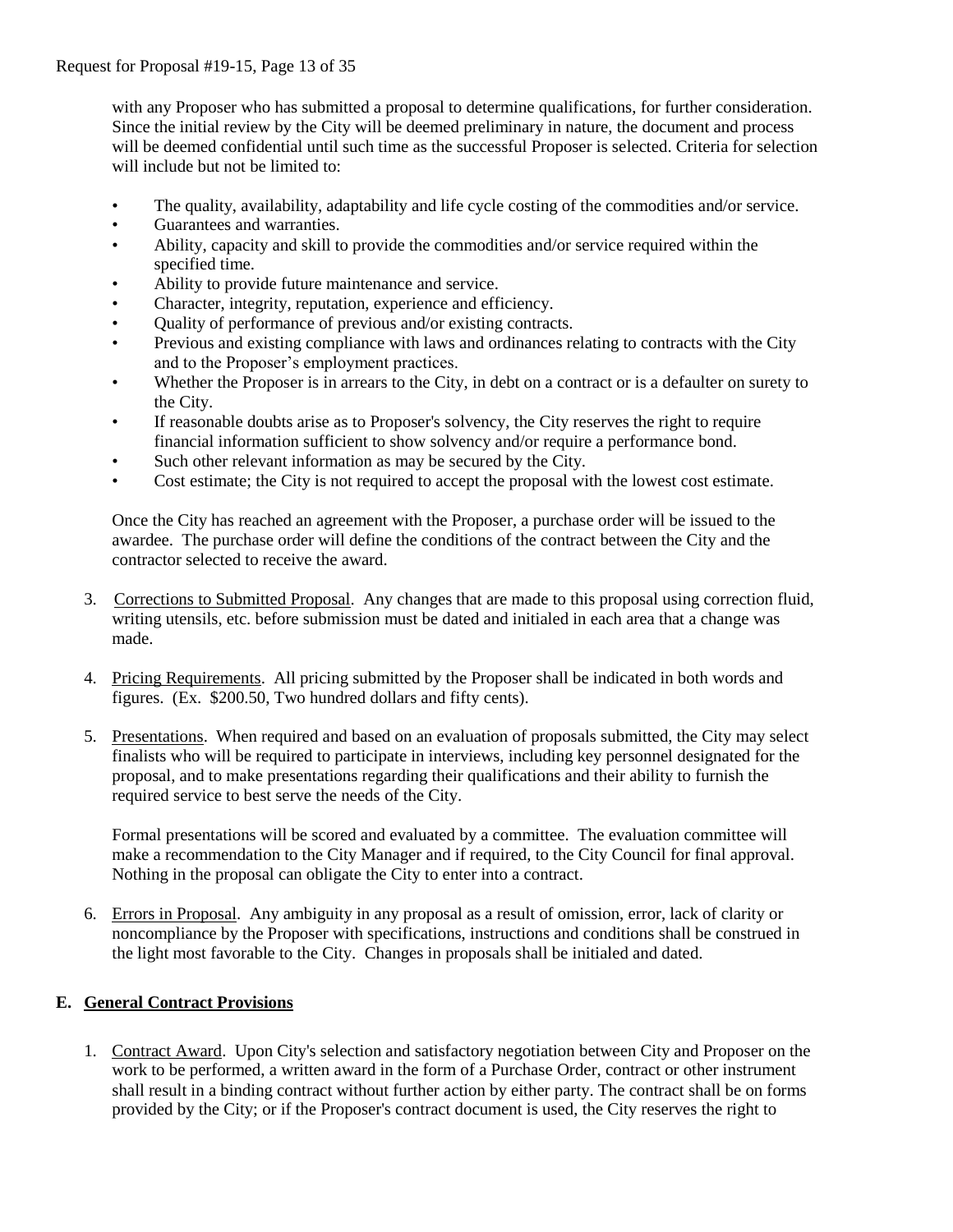modify any document to conform to the request for proposal and to do so in the light most favorable to the City.

- 2. Insurance. Current Certificate of Insurance in the amounts specified shall be on file with the City before work can commence.
- 3. Availability of Funds. A contract shall be deemed valid only to the extent of appropriations available to each project. The City's extended obligation on these contracts which envision extended funding through successive fiscal periods shall be contingent upon actual appropriation for the following fiscal year.
- 4. Change in Laws: In the event of a change in law that frustrates the goals of the City relative to this contract, the City will be entitled to terminate the contract upon written notification to the vendor without cost or penalty to the City.
- 5. Contract Alterations. The City reserves the right to make changes to the good and/or services to be provided which are within the Scope of this Contract. No assignment, alteration, change, or modification of the terms of this Contract shall be valid unless made in writing and agreed to by both the City and the Vendor. The Vendor shall not commence any additional work or change the scope of the goods and/or services provided until authorized in writing by the City. The Vendor shall make no claim for additional compensation in the absence of a prior written approval and amendment of this Contract executed by both the Vendor and the City. This Contract may only be amended, supplemented or modified by a written document executed in the same manner as this Agreement by the Purchasing Division.
- 6. Subletting of Contract. Proposer shall not assign, transfer, convey, sublet or otherwise dispose of the contract or their right, title or interest therein, or their power to execute such contract to any other person, firm or corporation without the prior written consent of the City, but in no case shall such consent relieve the Proposer from their obligations, or change the terms of the contract.
- 7. Contract Period. Contract shall remain in force for the full specified period and until all services have been satisfactorily delivered and accepted and thereafter until all requirements and conditions shall be met, unless:
	- a. Extended upon written authorization of the City and accepted by contractor, for a period negotiated and agreed upon by both parties, when in the best interest of the City.
	- b. Terminated due to default, as described below.
- 8. Default. The contract may be cancelled or annulled by the City in whole or in part by written notice of default to the Proposer upon non-performance, violation of contract terms, delivery failure, bankruptcy or insolvency, or the making of an assignment for the benefit of creditors. The City reserves the right to grant Contractor a specified cure period during which to cure or remedy the default, which cure period shall be included in the written notice of default. If default is not cured within the specified time, City reserves the right, but is not obligated to, extend the cure period or City may deem the Contract terminated without further notice. In either event, the defaulting Contractor (or his/her surety) shall be liable to the City for cost to the City in excess of the defaulted contract price. Lack of knowledge by the Contractor will in no way be a cause for relief from responsibility.

If the Contract is terminated, an award may then be made to the next qualified Proposer; or when time is of the essence, services may be contracted in accordance with Emergency procedures.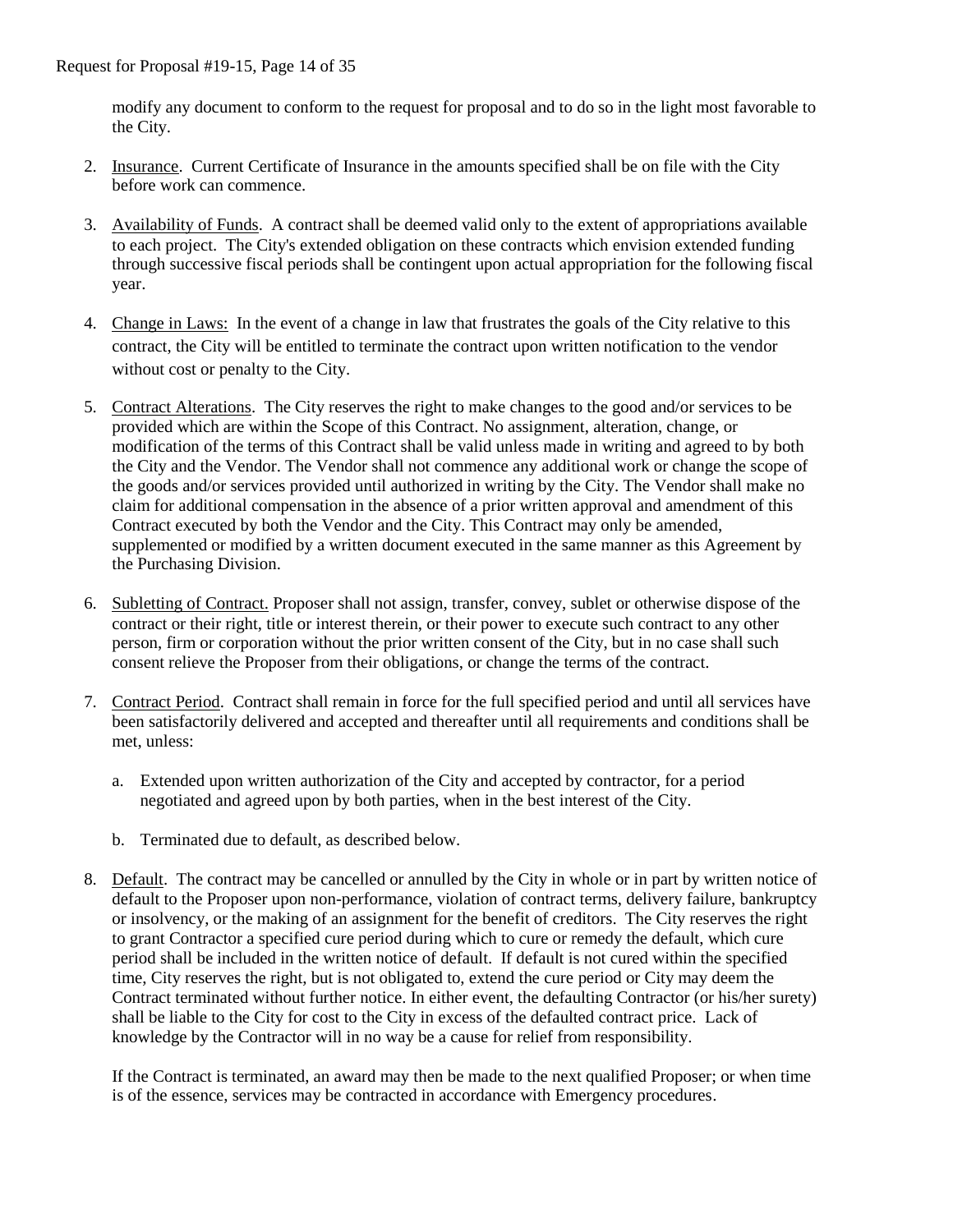Request for Proposal #19-15, Page 15 of 35

- 9. Delivery Failures. Failure of a contractor to provide commodities and/or service within the time specified, unless extended in writing by the City, or failure to replace rejected commodities and/or service when so directed by the City shall constitute delivery failure. When such failure occurs the City reserves the right to cancel or adjust the contract, whichever is in the best interest of the City. In either event, the City may purchase in the open market commodities and/or service of comparable worth to replace the articles of service rejected or not delivered. On all such purchases, the Contractor shall reimburse the City, within a reasonable time specified by the City, for any expense incurred in excess of contract prices, or the City may deduct such amount from monies owed the Contractor. If the contract is not cancelled, such purchases shall be deducted from contract quantities. The City reserves the right to accept commodities and/or service delivered which do not meet specifications or are substandard in quality, subject to an adjustment in price to be determined by the City. Acceptance will be at the sole discretion of the City.
- 10. Force Majeure. The Contractor shall not be liable in damages for delivery failure when such failure is the result of fire, flood, strike, and act of God, act of government, act of an alien enemy or any other circumstances which, in the City's opinion, is beyond the control of the Contractor. Under such circumstances, however, the City may at its discretion cancel the contract.
- 11. Indemnity. The Proposer shall indemnify, defend and hold harmless the City of Iowa City and its officers, employees and agents from any and all liability, loss, cost, damage, and expense (including reasonable attorney's fees and court costs) resulting from, arising out of, or incurred by reason of any claims, actions, or suits based upon or alleging bodily injury including death, license, patent, or copyright infringement, or property damage rising out of or resulting from the Proposer's operations under this Contract, whether such operations be by the Contractor or by any Subcontractor or by anyone directly or indirectly employed by either.

Proposer is not, and shall not be deemed to be, an agent or employee of the City of Iowa City.

Responsibility for Damage Claims - It is specifically agreed between the parties executing this contract that it is not intended by any of the provisions of any part of the contract documents to create in the public or any member thereof a third party beneficiary hereunder, or to authorize anyone not a party to this contract to maintain a suit for personal injuries or property damage pursuant to the terms or provisions of this contract. It is understood that no subcontractor is a third party beneficiary to any contract between the Contracting Authority and the prime contractor. Nothing in any special provision or any supplemental specification shall be construed as eliminating or superseding the requirements of this section.

Proposer further agrees to:

- a. Save the City, its agents and employees harmless from liability of any nature or kind for the use of any copy-right or non-copyright composition, secret process, license, patented or unpatented invention, article, apparatus, or appliance, including any device or article forming a part of the apparatus or appliance of which the Proposer is not the patentee, assignee, licensee or owner, furnished or used in the performance of the contract.
- b. Obtain all permits and licenses required by city, state and federal governments and pay all related fees. The Proposer shall also comply with all laws, ordinances, rules and regulations of the City, State of Iowa and the Federal Government.
- 12. Anti-Discrimination. Proposer shall not discriminate against any person in employment or public accommodation because of race, religion, color, creed, gender identity, sex, national origin, sexual orientation, mental or physical disability, marital status or age. "Employment" shall include but not be limited to hiring, accepting, registering, classifying, promoting, or referring to employment. "Public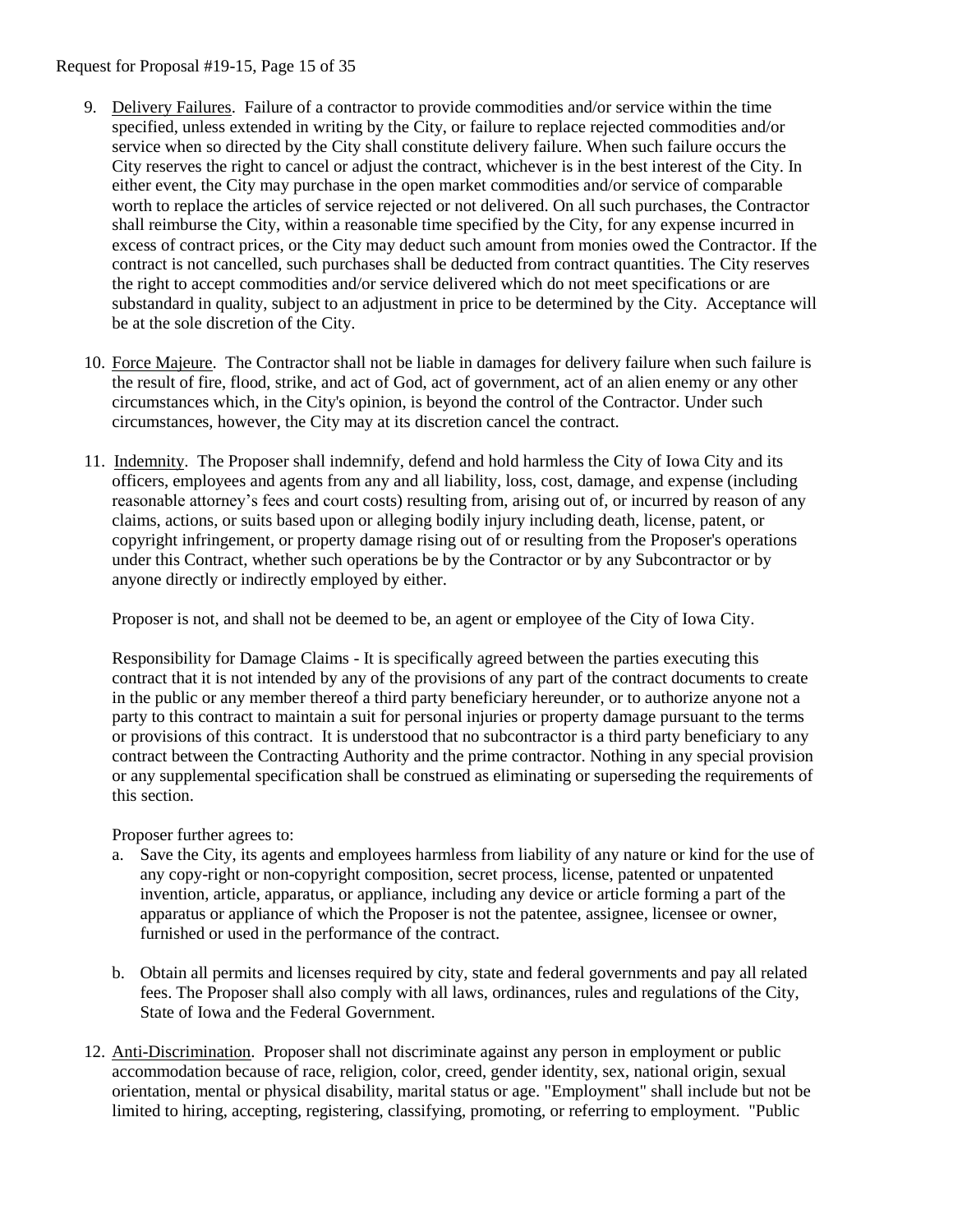accommodation" shall include but not be limited to providing goods, services, facilities, privileges and advantages to the public.

13. Choice of Law and Forum.The laws of the State of Iowa shall govern and determine all matters arising out of or in connection with this proposal, including but not limited to any resulting Contract, without regard to the conflict of law provisions of Iowa law. Any and all litigation commenced in connection with this proposal or any resulting Contract shall be brought and maintained solely in Johnson County District Court for the State of Iowa, Iowa City, Iowa, or in the United States District Court for the Southern District of Iowa, Davenport Division, Davenport, Iowa, wherever jurisdiction is appropriate. This provision shall not be construed as waiving any immunity to suit or liability in State or Federal court, which may be available to the City of Iowa City.

# **F. Payment Provisions**

- 1. Payment Terms. Payment may be made only after inspection and acceptance by the using department. Payment of balances shall be made only after approval and final acceptance by the City.
- 2. Invoicing. Following acceptance of each payment term, payment shall be made within thirty (30) calendar days from receipt of itemized invoice. Before City will pay any invoice, the invoice must first include proposal number, department name, dollar amount, and any other pertinent information. Submit invoice to:

City of Iowa City Attn: Karen Jennings, HR Administrator 410 East Washington St. Iowa City, Iowa 52240

- 3. Withholding Payment. Consideration for withholding payment shall include faulty materials, or workmanship, failure to meet delivery deadlines, and liens that have been filed, or evidence indicating a possible filing of claims. In all cases, regulations and limitations imposed by the Federal Government and State of Iowa shall prevail.
- 4. Taxes. The City of Iowa City is exempt from all Federal, State of Iowa and other states' taxes on the purchase of commodities and services used by the City of Iowa City within the State of Iowa. The Purchasing Division shall provide tax exemption certification to out of state suppliers as required. Out of state taxes imposed on purchases of commodities and/or services which are used within another state are applicable and subject to payment.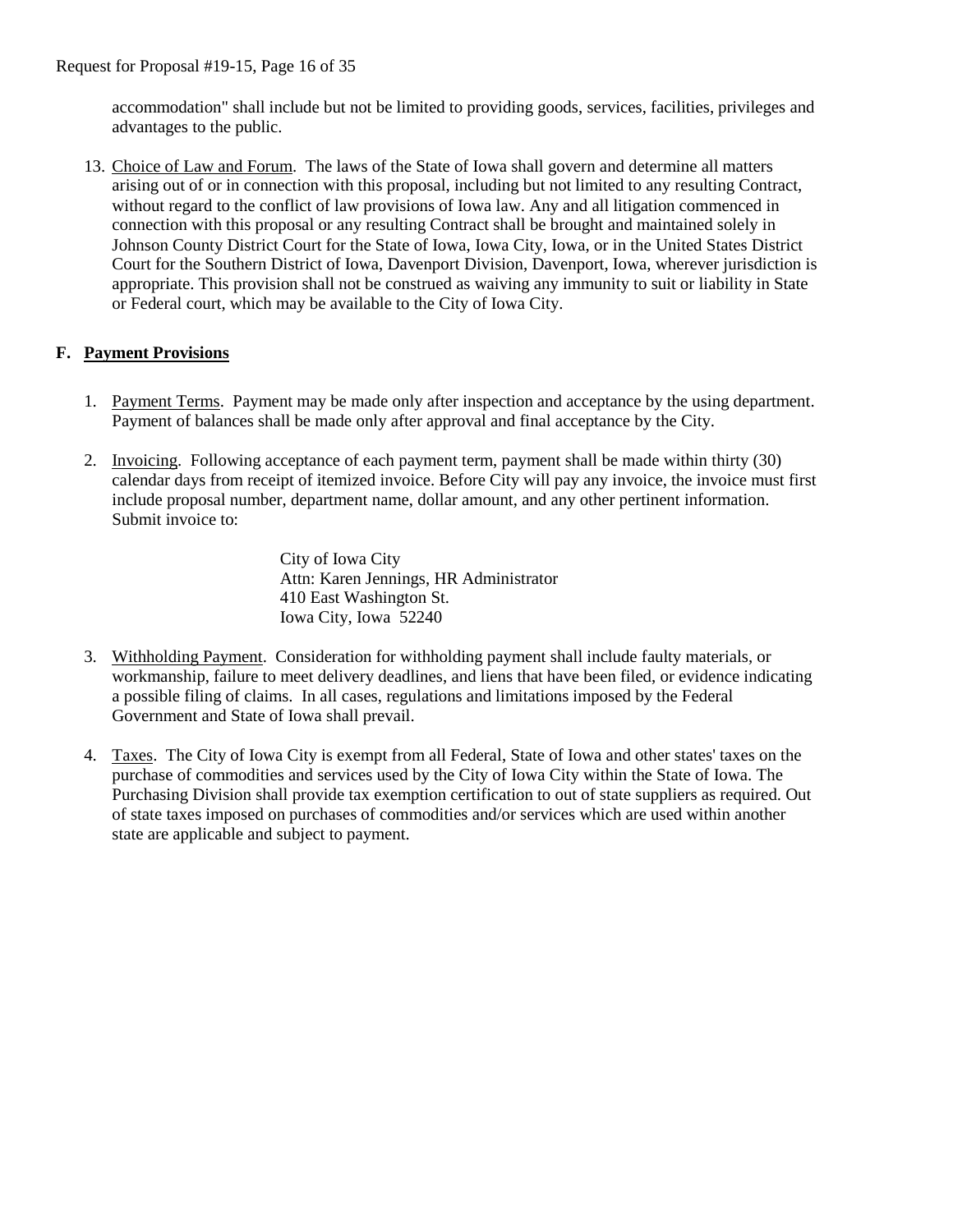# **Section 4 - City of Iowa City Wage Theft Policy**

It is the policy of the City of Iowa City, as expressed by City Council Resolution No. 15-364 adopted on November 10, 2015, not to enter into certain contracts with, or provide discretionary economic development assistance to, any person or entity (including an owner of more than 25% of the entity) who has admitted guilt or liability or been adjudicated guilty or liable in any judicial or administrative proceeding of committing a repeated or willful violation of the Iowa Wage Payment Collection law, the Iowa Minimum Wage Act, the Federal Fair Labor Standards Act or any comparable state statute or local ordinance, which governs the payment of wages, for a period of five (5) years from the date of the last conviction, entry of plea, administrative finding or admission of guilt. (hereinafter "Wage Theft Policy")

1. **Application**. The Wage Theft Policy applies to the following:

a. Contracts in excess of \$25,000 for goods, services or public improvements.

b. Contracts for discretionary economic development assistance. "Discretionary" economic development assistance shall mean any economic development assistance provided by the City of Iowa City that is not required by law.

2. **Exceptions.** The Wage Theft Policy does not apply to emergency purchases of goods and services, emergency construction or public improvement work, sole source contracts excepted by the City's purchasing manual, cooperative/piggyback purchasing or contracts with other governmental entities.

## 3. **Affidavit. The contracting entity must complete the attached affidavit showing compliance with the Wage Theft Policy and provide it to the Contracting Department prior to the execution of the contract.**

Contract provision: Any contract to which this policy is applicable will include the following contract provision: If the City becomes aware that a person or entity (including an owner of more than 25% of the entity) has admitted guilt or liability or been adjudicated guilty or liable in any judicial or administrative proceeding of committing a repeated or willful violation of the Iowa Wage Payment Collection law, the Iowa Minimum Wage Act, the Federal Fair Labor Standards Act or any comparable state statute or local ordinance, which governs the payment of wages, within the five (5) year period prior to the award or at any time after the award, such violation shall constitute a default under the contract.

4. **Waivers.** If a person or entity is ineligible to contract with the City as a result of the Wage Theft Policy it may submit a request in writing indicating that one or more of the following actions have been taken:

a. There has been a bona fide change in ownership or control of the ineligible person or entity;

b. Disciplinary action has been taken against the individual(s) responsible for the acts giving rise to the violation(s);

c. Remedial action has been taken to prevent a recurrence of the acts giving rise to the disqualification or default; or

d. Other factors that the person or entity believes are relevant.

The City Manager or Designee shall review the documentation submitted, make any inquiries deemed necessary, request additional documentation if warranted and determine whether a reduction in the ineligibility period or waiver is warranted. Should the City Manager or Designee determine that a reduction or waiver of the ineligibility period is warranted the City Manager or Designee shall make such recommendation to the City Council. The City Council will make a final decision as to whether to grant a reduction or waiver.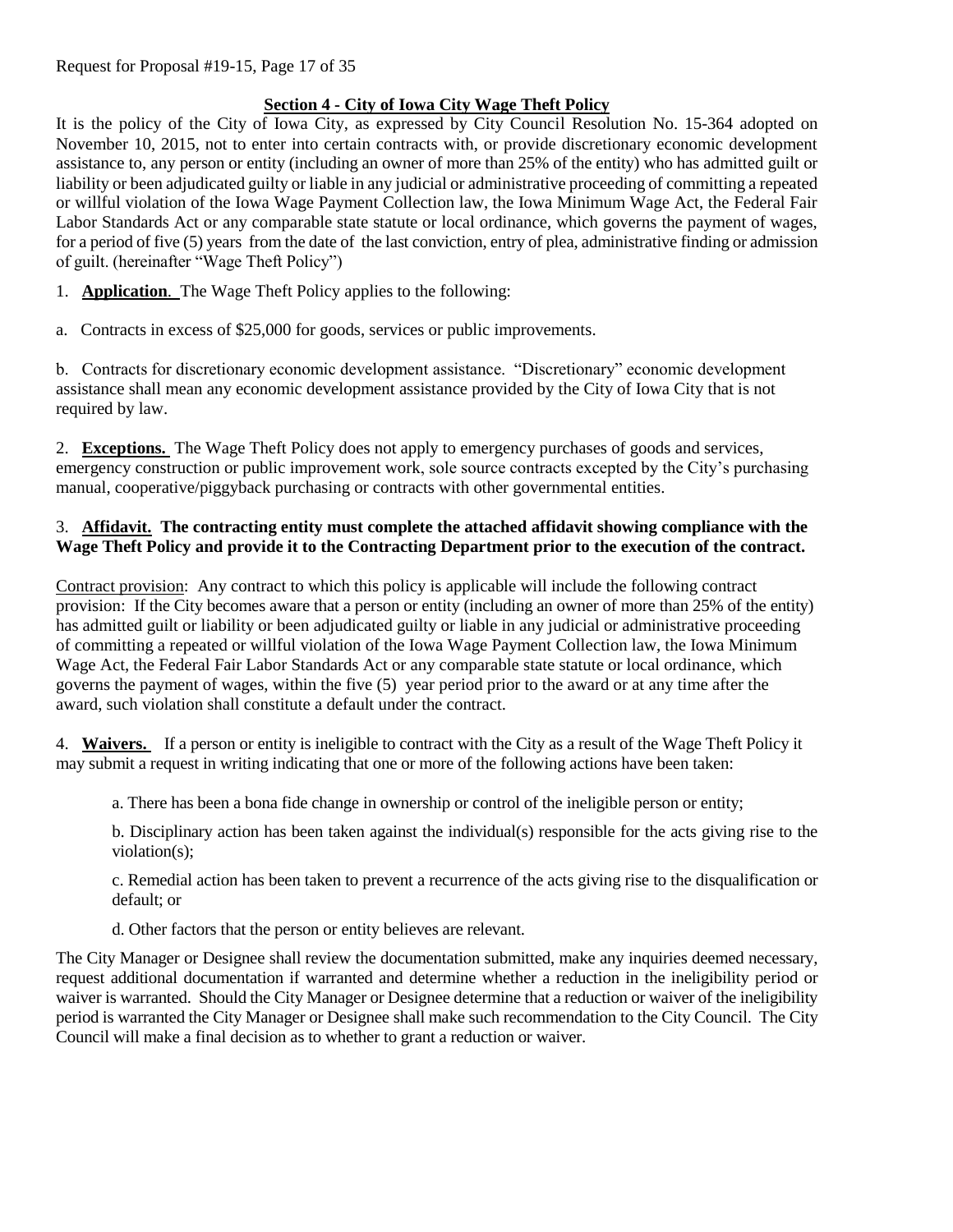# **Wage Theft Affidavit**

|    | State of the state of the state of the state of the state of the state of the state of the state of the state of the state of the state of the state of the state of the state of the state of the state of the state of the s                                                                                                                                                                                                                                                                                                                           | $\mathcal{)}$ |                                                                                                                                                                                                                                        |
|----|----------------------------------------------------------------------------------------------------------------------------------------------------------------------------------------------------------------------------------------------------------------------------------------------------------------------------------------------------------------------------------------------------------------------------------------------------------------------------------------------------------------------------------------------------------|---------------|----------------------------------------------------------------------------------------------------------------------------------------------------------------------------------------------------------------------------------------|
|    | $)$ ss:                                                                                                                                                                                                                                                                                                                                                                                                                                                                                                                                                  |               |                                                                                                                                                                                                                                        |
|    | County)                                                                                                                                                                                                                                                                                                                                                                                                                                                                                                                                                  |               |                                                                                                                                                                                                                                        |
|    |                                                                                                                                                                                                                                                                                                                                                                                                                                                                                                                                                          |               |                                                                                                                                                                                                                                        |
|    | 1. I am the <u>contracting entity</u> ") and have the authority to execute this affidavit on behalf of said contracting entity<br>and any person or entity with an ownership interest in said contracting entity of more than 25%.                                                                                                                                                                                                                                                                                                                       |               |                                                                                                                                                                                                                                        |
| 2. | Neither<br>ownership interest of more than 25% of said contracting entity has been adjudicated guilty or liable in any<br>and the same of more than 25% of said contracting entity has been adjudicated guilty or liable in any<br>stat<br>judicial or administrative proceeding of committing a repeated or willful violation of the Iowa Wage<br>Payment Collection Law, the Iowa Minimum Wage Act, the Federal Fair Labor Standards Act or any<br>comparable state statue of local ordinance, which governs the payment of wages in the last 5 years. |               |                                                                                                                                                                                                                                        |
|    |                                                                                                                                                                                                                                                                                                                                                                                                                                                                                                                                                          | Signature     |                                                                                                                                                                                                                                        |
|    | This instrument was acknowledged before me by                                                                                                                                                                                                                                                                                                                                                                                                                                                                                                            |               |                                                                                                                                                                                                                                        |
|    |                                                                                                                                                                                                                                                                                                                                                                                                                                                                                                                                                          |               | on and the contract of the contract of the contract of the contract of the contract of the contract of the contract of the contract of the contract of the contract of the contract of the contract of the contract of the con<br>, 20 |
|    |                                                                                                                                                                                                                                                                                                                                                                                                                                                                                                                                                          |               |                                                                                                                                                                                                                                        |

Notary Public in and for the State of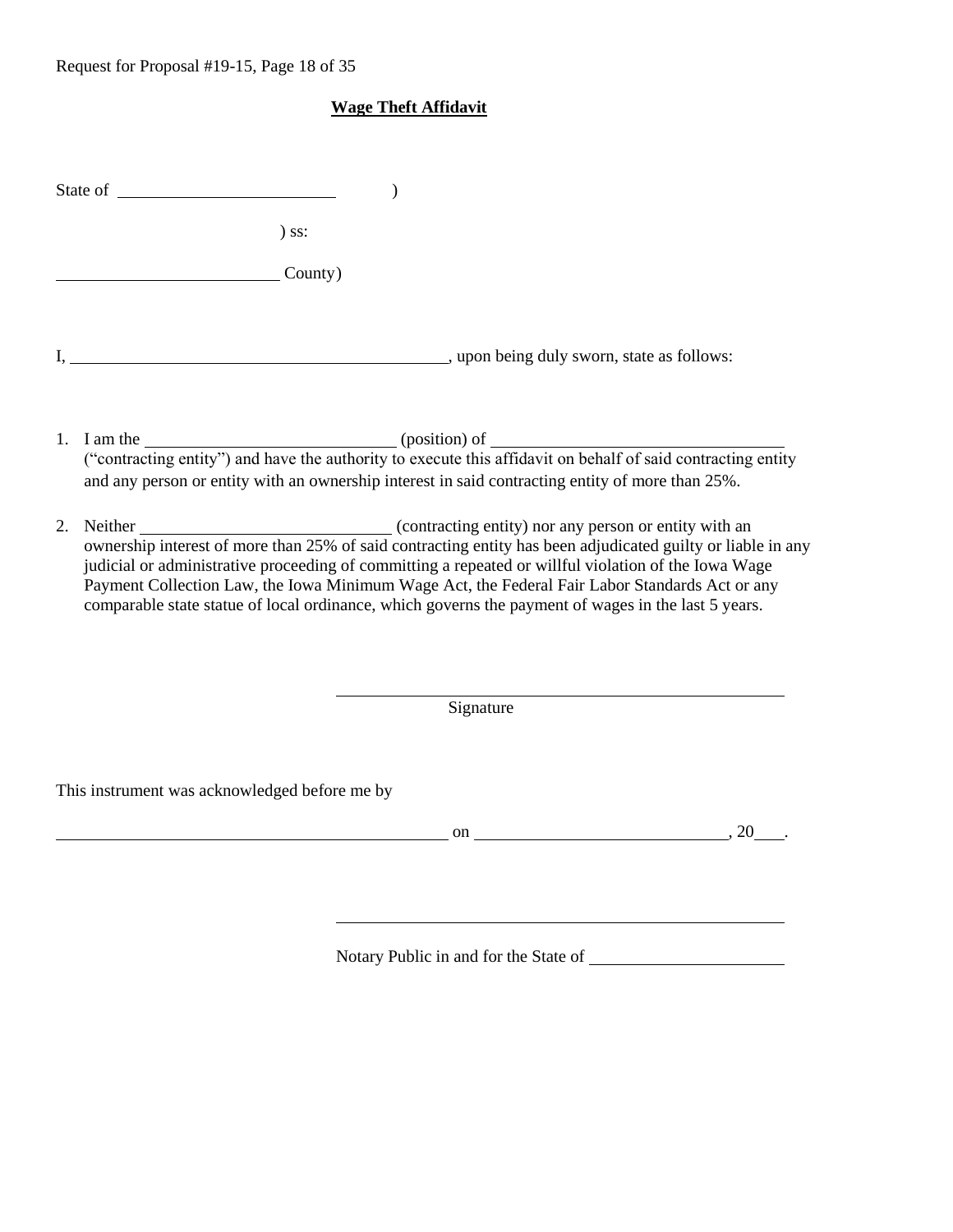## **Section 5 - Contract Compliance Document**

#### *Note: Submission of the Contract Compliance Document and the company's EEO Policy will be required only upon contract award.*

## **General Policy Statement**

It is the policy of the City of Iowa City to require equal employment opportunity in all City Contract work. This policy prohibits discrimination by the City's contractors, consultants and vendors and requires them to ensure that applicants seeking employment with them and their employees are treated equally without regard to race, color, creed, religion, national origin, sex, gender identity, sexual orientation, disability, marital status, and age.

It is the City's intention to assist employers, who are City contractors, vendors or consultants, in designing and implementing equal opportunity so that all citizens will be afforded equal accessibility and opportunity to gain and maintain employment.

Provisions:

- 1. All contractors, vendors, and consultants requesting to do business with the City must submit an Equal Opportunity Policy Statement before the execution of the contract.
- 2. All City contractors, vendors, and consultants with contracts of \$25,000 or more (or less) if required by another governmental agency) must abide by the requirements of the City's Contract Compliance Program. Emergency contracts may be exempt from this provision at the discretion of the City. Regardless of the value of the contract, all contractors, vendors, and consultants are subject to the City's Human Rights Ordinance, which is codified at Article 2 of the City Code.
- 3. Contracting departments are responsible for assuring that City contractors, vendors, and consultants are made aware of the City's Contract Compliance Program reporting responsibilities and receive the appropriate reporting forms. A notification of requirements will be included in any request for proposal and notice of bids.
- 4. Contracting departments are responsible for answering questions about contractor, consultant, and vendor compliance during the course of the contract with the City.
- 5. All contractors, consultants and vendors must refrain from the use of any signs or designations which are sexist in nature, such as those which state "Men Working" or "Flagman Ahead", and instead use gender neutral signs.
- 6. All contractors, consultants, and vendors must assure that their subcontractors abide by the City's Human Rights Ordinance. The City's protected classes are listed at Iowa City City Code section 2-3-1.

# **Suggested Steps To Assure Equal Employment Opportunities**

1. Company Policy

Determine your company's policy regarding equal employment opportunities. Document the policy and post it in a conspicuous place so that it is known to all your employees. Furthermore, disseminate the policy to all potential sources of employees and to their subcontractors asking their cooperation. The policy statement should recognize and accept their responsibility to provide equal employment opportunity in all your employment practices. In regard to dissemination of this policy, this can be done, for example, through the use of letters to all recruitment sources and subcontractors, personal contacts, employee meetings, web page postings, employee handbooks, and advertising.

2. Equal Employment Opportunity Officer

Designate an equal employment opportunity officer or, at a minimum, assign someone the responsibility of administering and promoting your company's Equal Employment Opportunity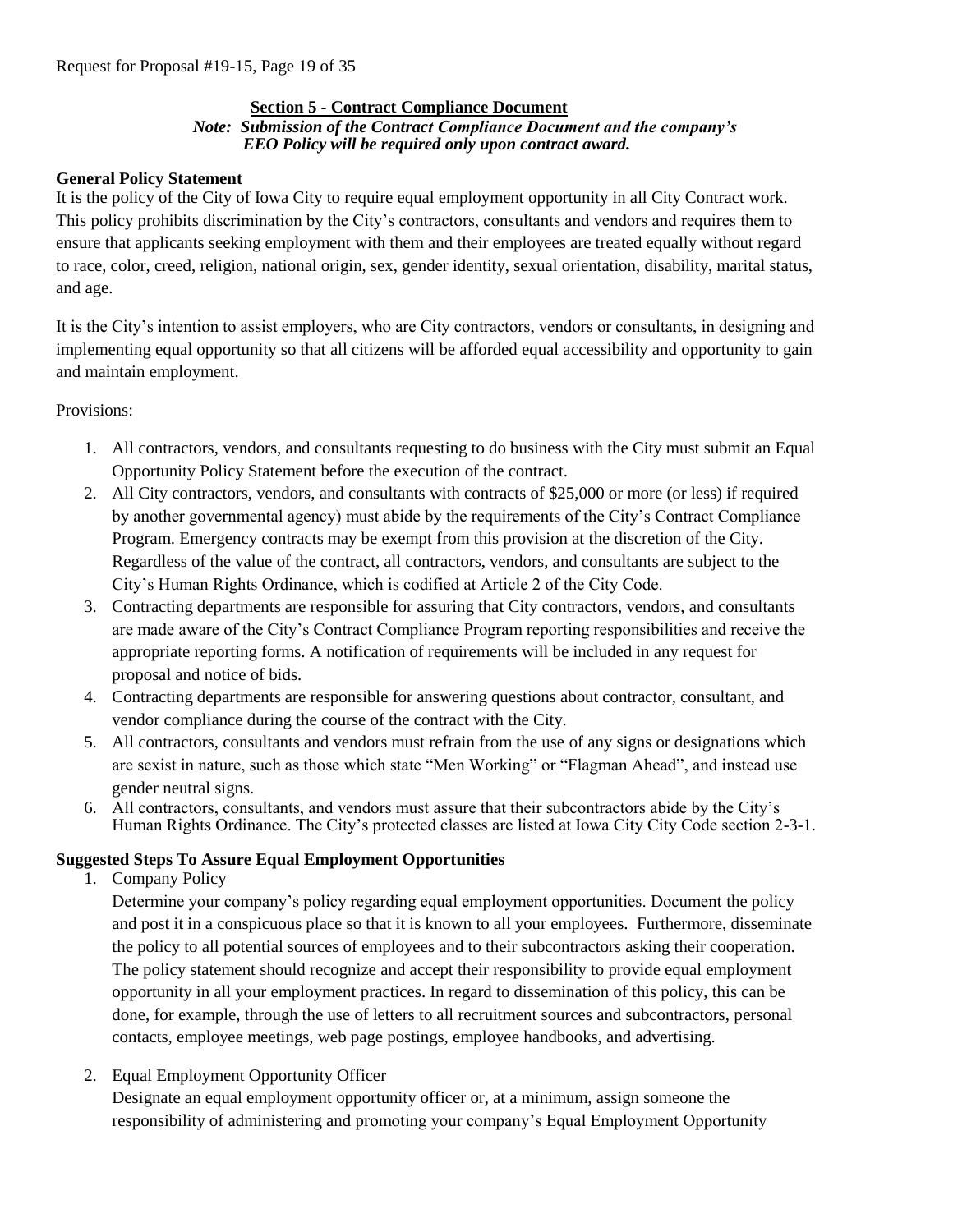program. This person should have a position in your organization which emphasizes the importance of the program.

3. Instruct Staff

Your staff should be aware of and be required to abide by your Equal Employment Opportunity program. All employees authorized to hire, supervise, promote, or discharge employees or are involved in such actions should be trained and required to comply with your policy and the current equal employment opportunity laws.

- 4. Recruitment
	- (a) Let potential employees know you are an equal opportunity employer. This can be done by identifying yourself on all recruitment advertising as "as equal opportunity employer".
	- (b) Use recruitment sources that are likely to yield diverse applicant pools. Word-of-mouth recruitment will only perpetuate the current composition of your workforce. Send recruitment sources a letter annually which affirms your commitment to equal employment opportunity and requests their assistance in helping you reach diverse applicant pools.
	- (c) Analyze and review your company's recruitment procedures to identify and eliminate discriminatory barriers.
	- (d) Select and train persons involved in the employment process to use objective standards and to support equal employment opportunity goals.
	- (e) Review periodically job descriptions to make sure they accurately reflect major job functions. Review education and experience requirements to make sure they accurately reflect the requirements for successful job performance.
	- (f) Review the job application to insure that only job related questions are asked. Ask yourself "Is this information necessary to judge an applicant's ability to perform the job applied for?" Only use job-related tests which do not adversely affect any particular group of people.
	- (g) Monitor interviews carefully. Prepare interview questions in advance to assure they are only job related. Train your interviewers on discrimination laws. Biased and subjective judgments in personal interviews can be a major source of discrimination
	- (h) Improve hiring and selection procedures and use non-biased promotion, transfer and training policies to increase and/or improve the diversity of your workforce representation. Companies must make sure procedures for selecting candidates for promotion, transfer and training are based upon a fair assessment of an employee's ability and work record. Furthermore, al companies should post and otherwise publicize all job promotional opportunities and encourage all qualified employees to bid on them.

Below for your information is a copy of Section 2-3-1 of the Iowa City Code of Ordinances which prohibits certain discriminatory practices in employment as well as a sample policy. Please note that the protected characteristics include some not mandated for protection by Federal or State law. As a contractor, consultant or vendor doing business with the City of Iowa City you are required to abide by the provisions of the local ordinance in conjunction with your performance under a contract with the City.

2-3-1: Employment; Exceptions:

A. It shall be unlawful for any employer to refuse to hire, accept, register, classify, promote or refer for employment, or to otherwise discriminate in employment against any other person or to discharge any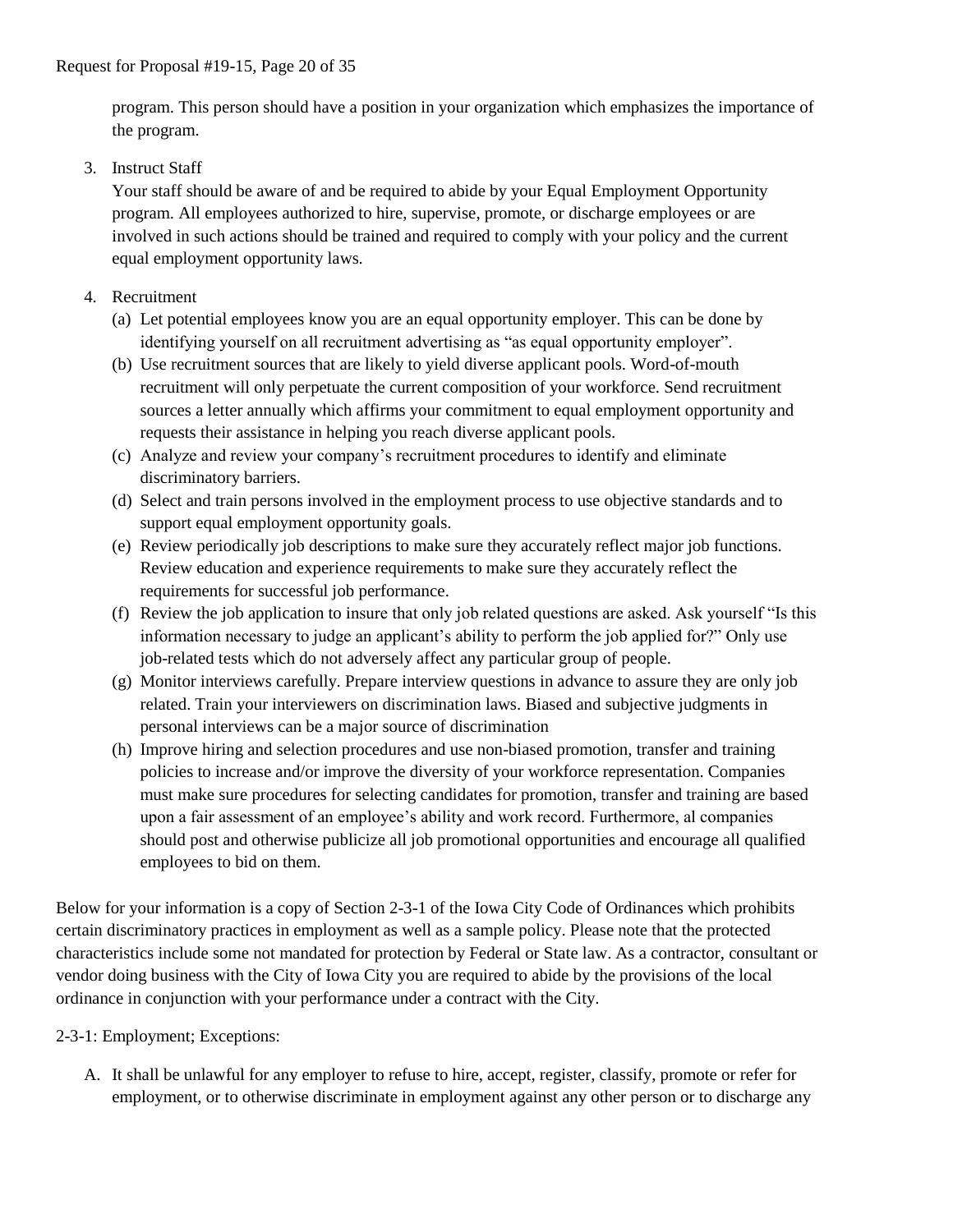employee because of age, color, creed, disability, gender identity, marital status, national origin, race, religion, sex or sexual orientation. (Ord. 03-4105, 12-16-2003)

- B. It shall be unlawful for any labor organization to refuse to admit to membership, apprenticeship or training an applicant, to expel any member, or to otherwise discriminate against any applicant for membership, apprenticeship or training or any member in the privileges, rights or benefits of such membership, apprenticeship or training because of age, color, creed, disability, gender identity, marital status, national origin, race, religion, sex or sexual orientation of such applicant or member.
- C. It shall be unlawful for any employer, employment agency, labor organization or the employees or members thereof to directly or indirectly advertise or in any other manner indicate or publicize that individuals are unwelcome, objectionable or not solicited for employment or membership because of age, creed, disability, gender identity, marital status, national origin, race, religion, sex or sexual orientation. (Ord. 95-3697, 11-7-1995)
- D. Employment policies relating to pregnancy and childbirth shall be governed by the following:
	- A written or unwritten employment policy or practice which excludes from employment applicants or employees because of the employee's pregnancy is a prima facie violation of this title.
	- Disabilities caused or contributed to by the employee's pregnancy, miscarriage, childbirth and recovery therefrom are, for all job related purposes, temporary disabilities and shall be treated as such under any health or temporary disability insurance or sick leave plan available in connection with employment or any written or unwritten employment policies and practices involving terms and conditions of employment as applied to other temporary disabilities.
- E. It shall be unlawful for any person to solicit or require as a condition of employment of any employee or prospective employee a test for the presence of the antibody to the human immunodeficiency virus. An agreement between employer, employment agency, labor organization or their employees, agents or members and an employee or prospective employee concerning employment, par or benefits to an employee or prospective employee in return for taking a test for the presence of the antibody to the human immunodeficiency virus is prohibited. The prohibitions of this subsection do not apply if the state epidemiologist determines and the director of public health declares through the utilization of guidelines established by the center for disease control of the United States department of health and human services, that a person with a condition related to acquired immune deficiency syndrome poses a significant risk of transmission of the human immunodeficiency virus to other person in a specific occupation.
- F. The following are exempted from the provision of this section:
	- Any bona fide religious institution or its educational facility, association, corporation or society with respect to any qualifications for employment based on religion when such qualifications are related to a bona fide religious purpose. A religious qualification for instructional personnel or an administrative officer, serving in a supervisory capacity of a bona fide religious educational facility or religious institution shall be presumed to be a bona fide occupational qualification. (Ord. 94-3647, 11-8-1994)
	- An employer or employment agency which chooses to offer employment or advertise for employment to only the disabled or elderly. Any such employment or offer of employment shall not discriminate among the disabled or elderly on the basis of age, color, creed, disability, gender identity, marital status, national origin, race, religion, sex or sexual orientation. (Ord. 95-3697, 11-7-1995)
	- The employment of individuals for work within the home of the employer if the employer or members of the family reside therein during such employment.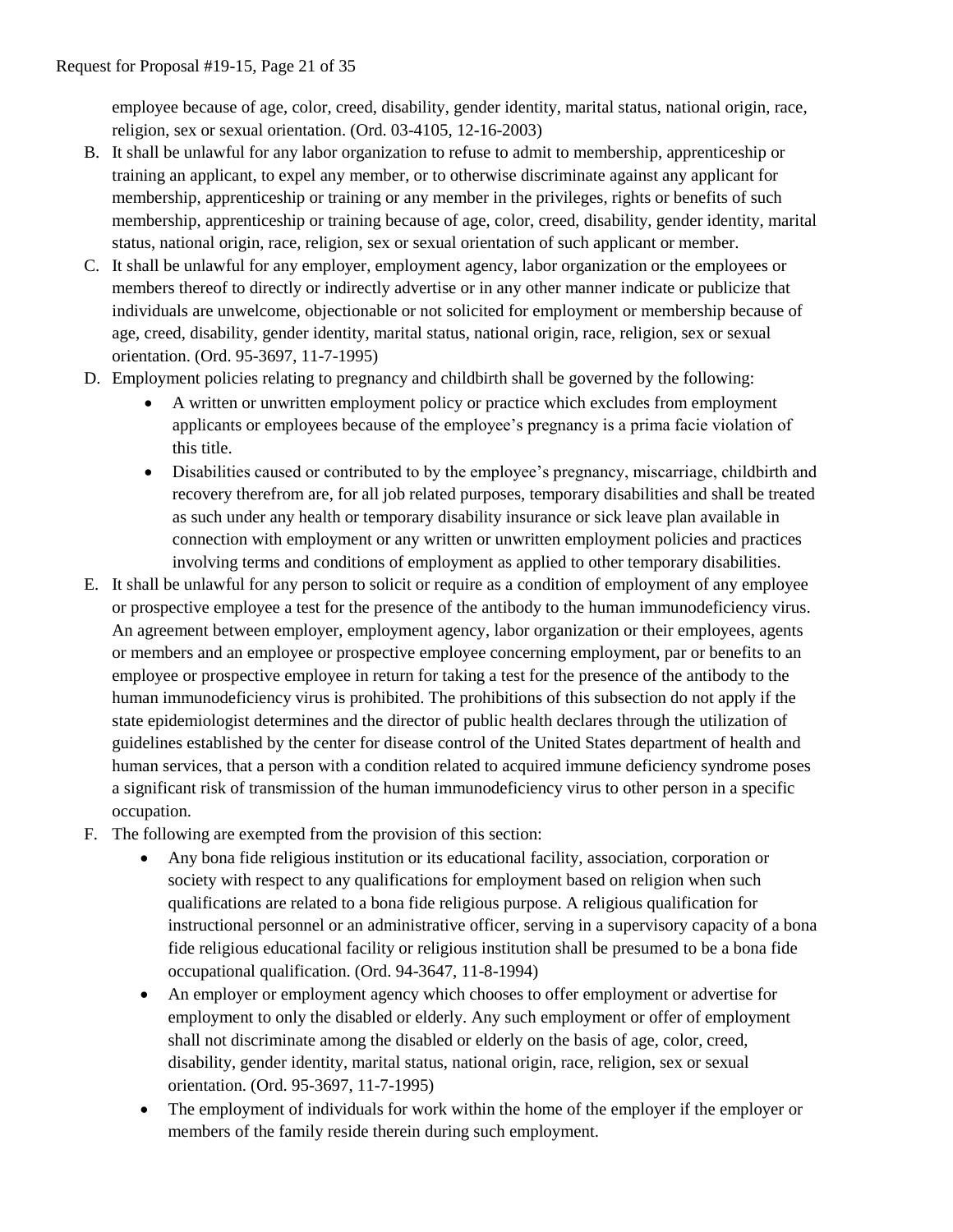- The employment of individuals to render personal service to the person of the employer or members of the employer's family. (Ord. 94-3647, 11-8-1994)
- The employment on the basis of sex in those certain instances where sex is a bona fide occupational qualification reasonably necessary to the normal operation of a particular business or enterprise. The bona fide occupational qualification shall be interpreted narrowly. (Ord. 03-4105, 12-16-2003)
- A state of federal program designed to benefit a specific age classification which serves a bona fide public purpose. (Ord. 94-3647, 11-8-1994)
- The employment on the basis of disability in those certain instances where presence of disability is a bona fide occupational qualification reasonably necessary to the normal operation of a particular business or enterprise. The bona fide occupational qualification shall be interpreted narrowly. (Ord. 03-4105, 12-16-2003)
- Any employer who regularly employees less than four (4) individuals. For purposes of this section, individuals who are members of the employer's family shall not be counted as employees. (Ord. 08-4312, 8-11-2008)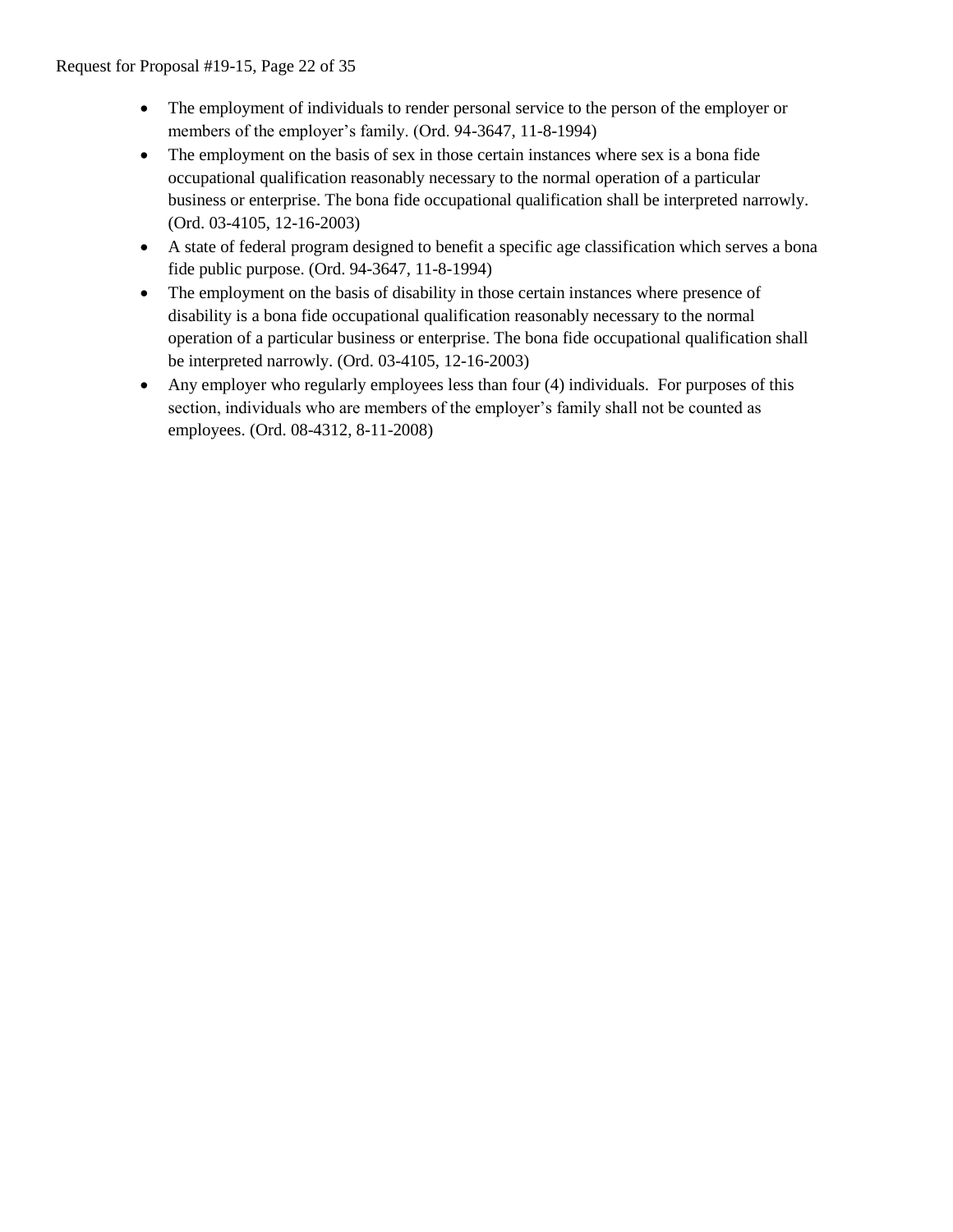## **Sample: Equal Employment Opportunity Policy**

To all employees of

This Company and its employees shall not discriminate against any employee or applicant for employment based on his or her age, national origin, color, creed, disability, gender identity, marital status, race, religion, sex or sexual orientation. The antidiscrimination policy extends to decision involving hiring, promotion, demotion, or transfer; recruitment or recruitment advertising; layoff or termination; rates of pay or other forms of compensation; and selection of training, including apprenticeship. Further, this Company and its employees will provide a working environment free from such discrimination.

All employees are encouraged to refer minority and women applicants and applicants with disabilities for employment.

The Equal Employment Opportunity Officer for is:

Name: Name: Name: Name: Name: Name: Name: Name: Name: Name: Name: Name: Name: Name: Name: Name: Name: Name: Name: Name: Name: Name: Name: Name: Name: Name: Name: Name: Name: Name: Name: Name: Name: Name: Name: Name: Name:

Address:

Telephone Number:

**Note: This is a sample only.** You may wish to confer with your Equal Employment Opportunity Officer or legal counsel to formulate a policy which specifically meets the needs of your company.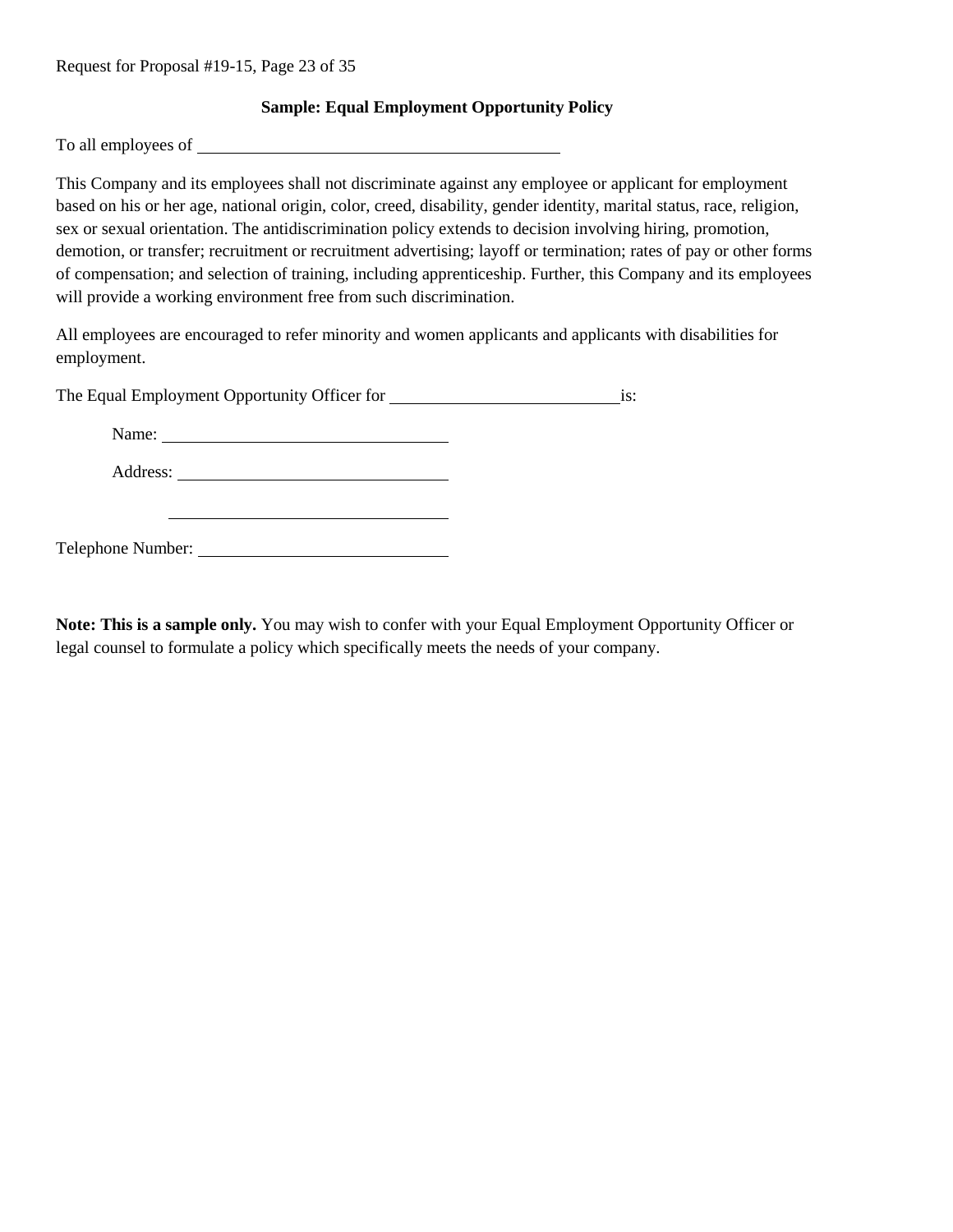Request for Proposal #19-15, Page 24 of 35

#### **Assurance of Compliance**

The following sets forth the minimum requirements of a satisfactory Equal Employment Opportunity Program which will be reviewed for acceptability.

With respect to the performance of this contract, the contractor, consultant or vendor agrees as follows: (For the purposes of these minimum requirements, "contractor" shall include consultants and vendors)

- 1. The contractor will not discriminate against any employee or applicant for employment and will take affirmative efforts to ensure applicants and employees are treated during employment without regard to their race, color, creed, religion, national origin, sex, sexual orientation, gender identity, disability, marital status, and age. Such efforts shall include, but not be limited to the following: employment, promotion, demotion, or transfer; recruitment or recruitment advertising; layoff or termination; rates of pay or other forms of compensation; and selection for training, including apprenticeship.
- 2. The contractor will, in all solicitations or advertisements for employees placed by or on behalf of the contractor; state that it is an equal opportunity employer.

Note: Contracts that are federally funded are subject to Executive Order No. 11246, as amended, and the regulations (see generally 29 U.S.C. § 1608 et seq.) and relevant orders of the U.S. Secretary of Labor. The Secretary of Labor, and not the City, enforces said regulations and orders.

- 3. **Provide a copy of your written Equal Employment Opportunity Policy Statement.** Where is this statement posted?
- 4. Print the name, telephone number, email and address of your business' Equal Employment Opportunity Officer?

| Name:         |  |
|---------------|--|
| Phone Number: |  |
| Email:        |  |
| Address:      |  |

- 5. The undersigned agrees to display, in conspicuous places at the work site, all posters required by federal and state law for the duration of the contract. Note: The City can provide assistance in obtaining the necessary posters.
- 6. How does your business currently inform applicants, employees, and recruitment sources (including unions) that you are an Equal Employment Opportunity employer?

The above responses to questions 1 through 6 are true and correctly reflect our Equal Employment Opportunity policies.

| <b>Business Name</b> | <b>Phone Number</b> |
|----------------------|---------------------|
| Signature            | Title               |
| Print Name           | Date                |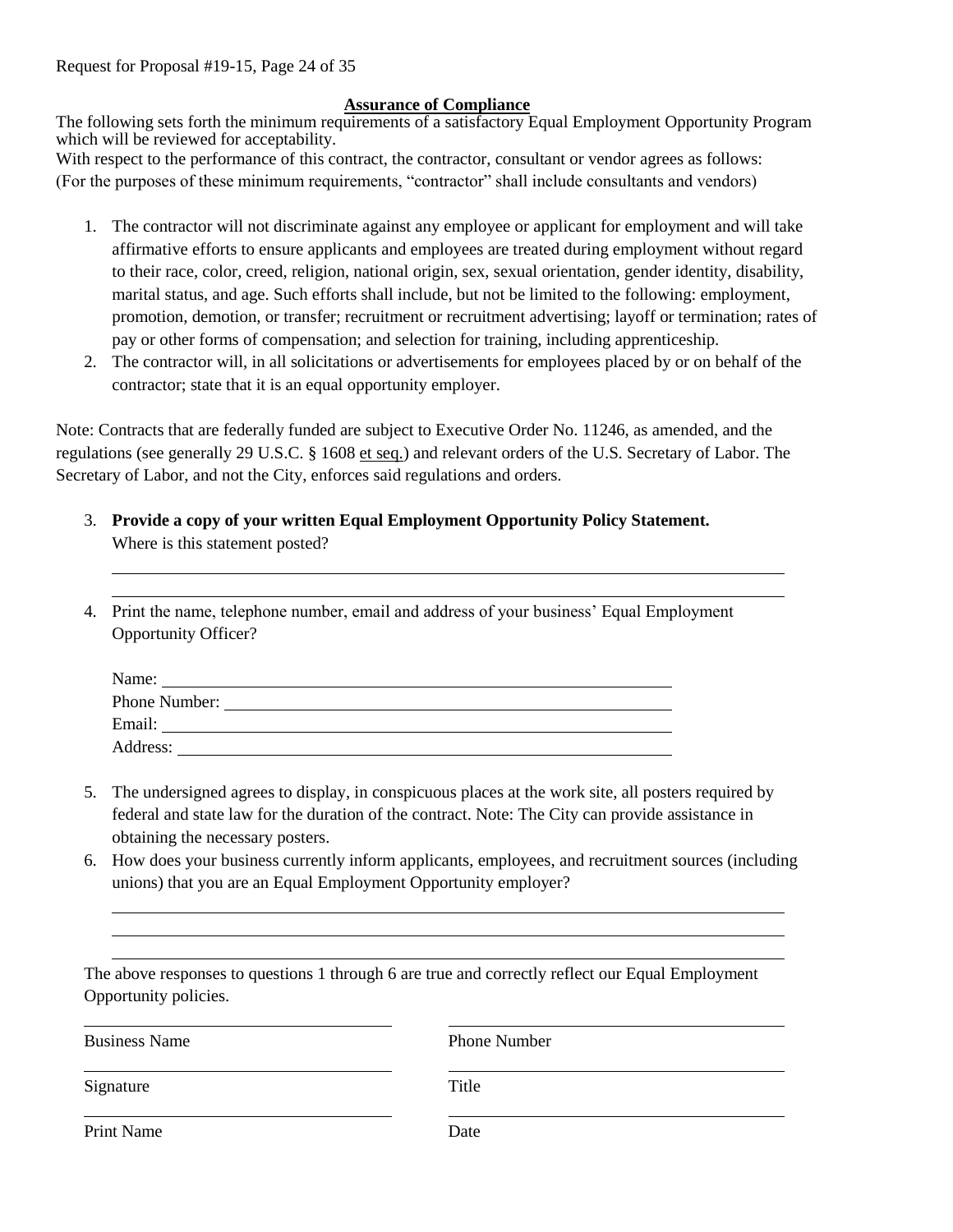## **Section 6 - References**

The Proposer must provide a minimum of three (3) references from past and/or present clients for contracts similar in scope to this contract including the company or agency's name and address, the name, title, and phone number of each reference, and the contract term. The City reserves the right to contact each reference to assist with the evaluation of this Request for Proposal. **References from other City of Iowa City employees will not be accepted.** 

#### *The proposer must complete all of the required information listed below.*

| 1.) | Company Name:           |  |
|-----|-------------------------|--|
|     | <b>Company Address:</b> |  |
|     | Company Contact:        |  |
|     | Title of Contact:       |  |
|     | Phone Number:           |  |
|     | <b>Contract Term:</b>   |  |
|     |                         |  |
| 2.) | Company Name:           |  |
|     | Company Address:        |  |
|     | Company Contact:        |  |
|     | Title of Contact:       |  |
|     | Phone Number:           |  |
|     | <b>Contract Term:</b>   |  |
|     |                         |  |
|     |                         |  |
| 3.) | Company Name:           |  |
|     | <b>Company Address:</b> |  |
|     | Company Contact:        |  |
|     | Title of Contact:       |  |
|     | Phone Number:           |  |
|     | <b>Contract Term:</b>   |  |
|     |                         |  |

**Note: Additional references may be included with the submitted proposal.**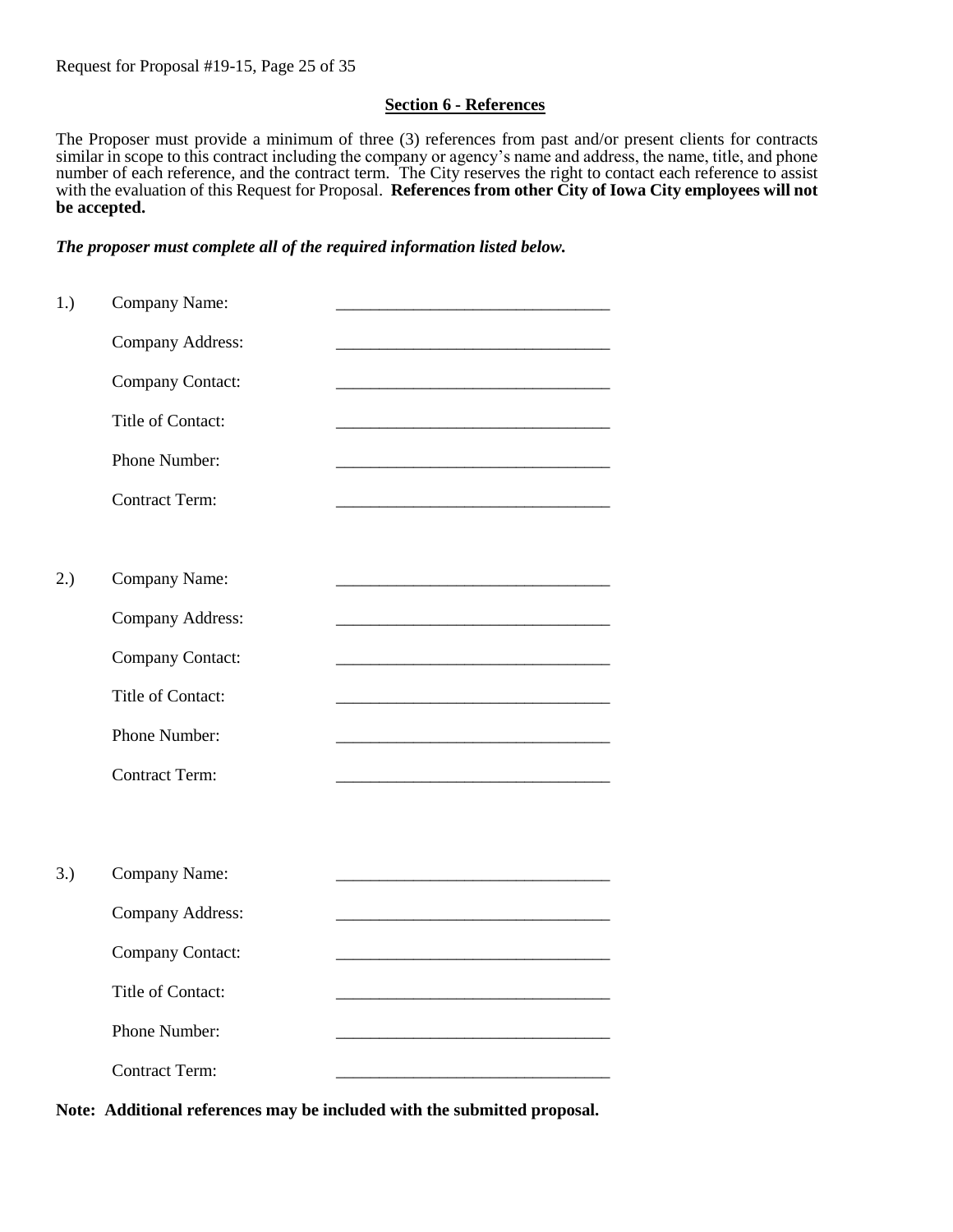## **Section 7 – Pricing and Company Information Form**

#### *This form must be included with the vendor's submitted proposal.*

The submitted pricing must include all of the costs required to perform the tasks to complete the project in full. These costs include, but are not limited to, hourly labor costs for any and all Proposer employee or agent whose work would be billed to the City, and all materials, equipment, and travel (time, mileage or flights, lodging, etc.) that would be billed as part of this contract. These costs will be paid by the City upon invoicing after the completion of each month.

\_\_\_\_\_\_\_\_\_\_\_\_\_\_\_\_\_\_\_\_\_\_\_\_\_\_\_\_\_\_\_\_\_\_\_\_\_\_\_\_\_\_\_\_\_\_\_\_\_\_\_\_\_\_\_\_\_\_\_\_\_\_\_\_\_\_\_\_\_\_\_\_\_\_\_\_\_\_\_\_\_\_\_\_\_\_\_\_\_ \_\_\_\_\_\_\_\_\_\_\_\_\_\_\_\_\_\_\_\_\_\_\_\_\_\_\_\_\_\_\_\_\_\_\_\_\_\_\_\_\_\_\_\_\_\_\_\_\_\_\_\_\_\_\_\_\_\_\_\_\_\_\_\_\_\_\_\_\_\_\_\_\_\_\_\_\_\_\_\_\_\_\_\_\_\_\_\_\_ \_\_\_\_\_\_\_\_\_\_\_\_\_\_\_\_\_\_\_\_\_\_\_\_\_\_\_\_\_\_\_\_\_\_\_\_\_\_\_\_\_\_\_\_\_\_\_\_\_\_\_\_\_\_\_\_\_\_\_\_\_\_\_\_\_\_\_\_\_\_\_\_\_\_\_\_\_\_\_\_\_\_\_\_\_\_\_\_\_ \_\_\_\_\_\_\_\_\_\_\_\_\_\_\_\_\_\_\_\_\_\_\_\_\_\_\_\_\_\_\_\_\_\_\_\_\_\_\_\_\_\_\_\_\_\_\_\_\_\_\_\_\_\_\_\_\_\_\_\_\_\_\_\_\_\_\_\_\_\_\_\_\_\_\_\_\_\_\_\_\_\_\_\_\_\_\_\_\_

Proposers may wish to consider offering a not-to exceed dollar value for contract negotiations.

Attach separate sheet if necessary.

#### **Exceptions, Deviations or other Agreements**

**Exceptions/Deviations** to this Request for Proposal shall be taken below. Exceptions may not be added to any submittals after the due date. If adequate space is not provided for exceptions/deviations, please use a separate sheet of paper. **If your company has no exceptions/deviations, please write "No Exceptions" in the space provided. If you state no exceptions, you may not add your company's terms and conditions or any other documents to your submitted proposal or any submittals after the proposal due date.**

\_\_\_\_\_\_\_\_\_\_\_\_\_\_\_\_\_\_\_\_\_\_\_\_\_\_\_\_\_\_\_\_\_\_\_\_\_\_\_\_\_\_\_\_\_\_\_\_\_\_\_\_\_\_\_\_\_\_\_\_\_\_\_\_\_\_\_\_\_\_\_\_\_\_\_\_\_\_\_\_\_\_\_\_\_\_\_\_\_ \_\_\_\_\_\_\_\_\_\_\_\_\_\_\_\_\_\_\_\_\_\_\_\_\_\_\_\_\_\_\_\_\_\_\_\_\_\_\_\_\_\_\_\_\_\_\_\_\_\_\_\_\_\_\_\_\_\_\_\_\_\_\_\_\_\_\_\_\_\_\_\_\_\_\_\_\_\_\_\_\_\_\_\_\_\_\_\_\_ \_\_\_\_\_\_\_\_\_\_\_\_\_\_\_\_\_\_\_\_\_\_\_\_\_\_\_\_\_\_\_\_\_\_\_\_\_\_\_\_\_\_\_\_\_\_\_\_\_\_\_\_\_\_\_\_\_\_\_\_\_\_\_\_\_\_\_\_\_\_\_\_\_\_\_\_\_\_\_\_\_\_\_\_\_\_\_\_\_ \_\_\_\_\_\_\_\_\_\_\_\_\_\_\_\_\_\_\_\_\_\_\_\_\_\_\_\_\_\_\_\_\_\_\_\_\_\_\_\_\_\_\_\_\_\_\_\_\_\_\_\_\_\_\_\_\_\_\_\_\_\_\_\_\_\_\_\_\_\_\_\_\_\_\_\_\_\_\_\_\_\_\_\_\_\_\_\_\_

#### **Prohibited Interest**

Section 362.5 of the Iowa Code prohibits a City officer or employee from having an interest in a contract with the City, and certifies that no employee or officer of the City, which includes members of the City Council and City boards and commissions, has an interest, either direct or indirect, in this agreement, that does not fall within the exceptions to said statutory provision enumerated in Section 362.5

Your firm shall identify any relationship that has existed, or presently exists with the City of Iowa City and its staff that may interfere with fair competition or may be a possible conflict of interest for either party. **If no relationship has existed or does not presently exist, the company must make this statement in the space provided below (companies are subject to disqualification on the basis of any potential for conflict of interest as determined by the City of Iowa City).**

\_\_\_\_\_\_\_\_\_\_\_\_\_\_\_\_\_\_\_\_\_\_\_\_\_\_\_\_\_\_\_\_\_\_\_\_\_\_\_\_\_\_\_\_\_\_\_\_\_\_\_\_\_\_\_\_\_\_\_\_\_\_\_\_\_\_\_\_\_\_\_\_\_\_\_\_\_\_\_\_\_\_\_\_\_\_\_\_\_ \_\_\_\_\_\_\_\_\_\_\_\_\_\_\_\_\_\_\_\_\_\_\_\_\_\_\_\_\_\_\_\_\_\_\_\_\_\_\_\_\_\_\_\_\_\_\_\_\_\_\_\_\_\_\_\_\_\_\_\_\_\_\_\_\_\_\_\_\_\_\_\_\_\_\_\_\_\_\_\_\_\_\_\_\_\_\_\_\_ \_\_\_\_\_\_\_\_\_\_\_\_\_\_\_\_\_\_\_\_\_\_\_\_\_\_\_\_\_\_\_\_\_\_\_\_\_\_\_\_\_\_\_\_\_\_\_\_\_\_\_\_\_\_\_\_\_\_\_\_\_\_\_\_\_\_\_\_\_\_\_\_\_\_\_\_\_\_\_\_\_\_\_\_\_\_\_\_\_ \_\_\_\_\_\_\_\_\_\_\_\_\_\_\_\_\_\_\_\_\_\_\_\_\_\_\_\_\_\_\_\_\_\_\_\_\_\_\_\_\_\_\_\_\_\_\_\_\_\_\_\_\_\_\_\_\_\_\_\_\_\_\_\_\_\_\_\_\_\_\_\_\_\_\_\_\_\_\_\_\_\_\_\_\_\_\_\_\_

#### **Liens, Unsatisfied Judgments, Disciplinary Actions**

List any and all disciplinary actions, administrative proceedings, malpractice claims or other like proceedings against your company or any of its personnel relating to your firm's services that are current, pending, or occurring in the last five (5) years. If your company has no liens, unsatisfied judgments, or disciplinary actions that have occurred you must state this also.

\_\_\_\_\_\_\_\_\_\_\_\_\_\_\_\_\_\_\_\_\_\_\_\_\_\_\_\_\_\_\_\_\_\_\_\_\_\_\_\_\_\_\_\_\_\_\_\_\_\_\_\_\_\_\_\_\_\_\_\_\_\_\_\_\_\_\_\_\_\_\_\_\_\_\_\_\_\_\_\_\_\_\_\_\_\_\_\_\_ \_\_\_\_\_\_\_\_\_\_\_\_\_\_\_\_\_\_\_\_\_\_\_\_\_\_\_\_\_\_\_\_\_\_\_\_\_\_\_\_\_\_\_\_\_\_\_\_\_\_\_\_\_\_\_\_\_\_\_\_\_\_\_\_\_\_\_\_\_\_\_\_\_\_\_\_\_\_\_\_\_\_\_\_\_\_\_\_\_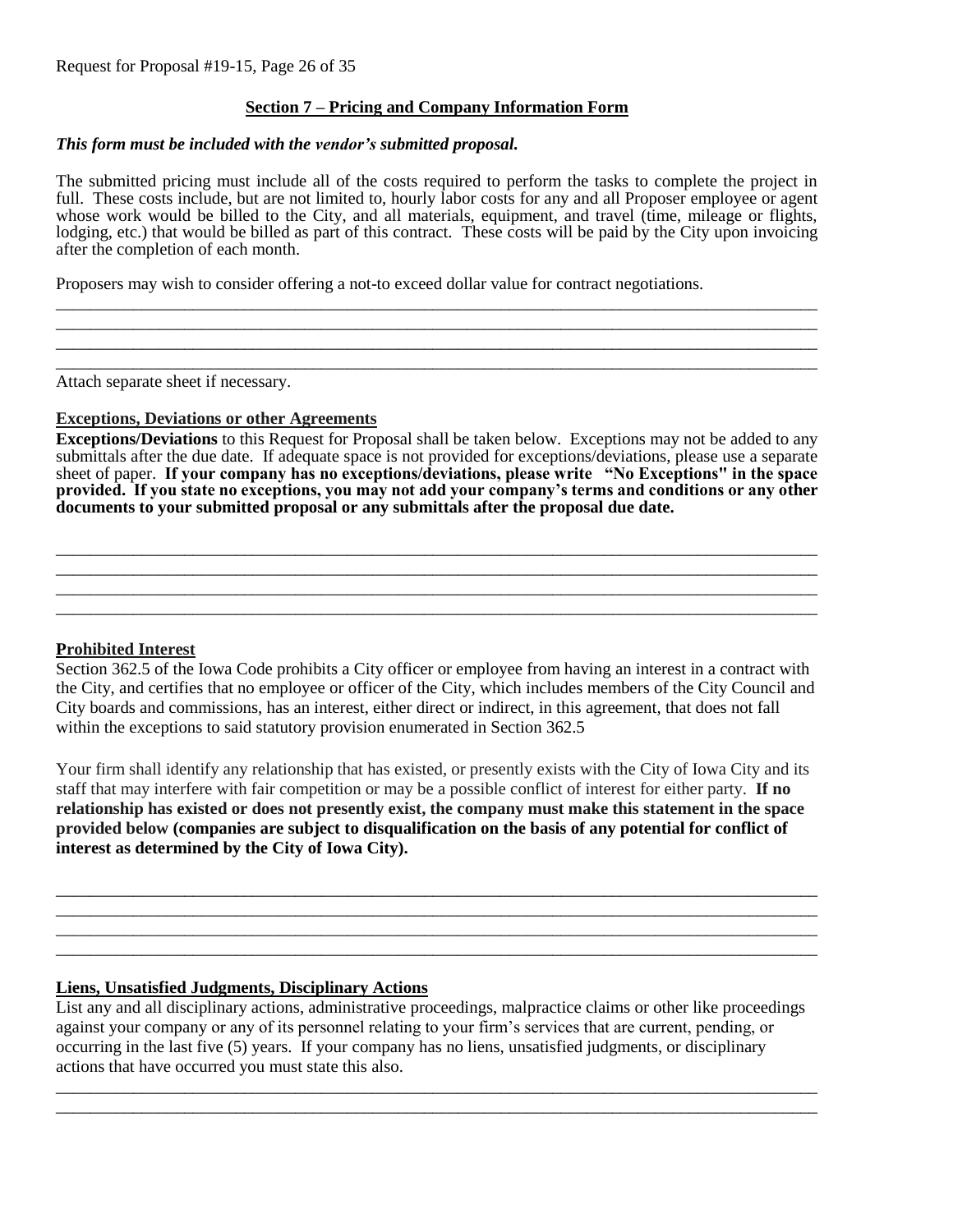# **City of Iowa City Wage Theft Policy**

Your company must carefully review the policy included in **Section 4** of this Request for Proposal. Any objection that your company has regarding this policy must be stated in the space provided below. If your company is in agreement with this policy and is able to uphold the policy, provide a statement in the space provided below.

\_\_\_\_\_\_\_\_\_\_\_\_\_\_\_\_\_\_\_\_\_\_\_\_\_\_\_\_\_\_\_\_\_\_\_\_\_\_\_\_\_\_\_\_\_\_\_\_\_\_\_\_\_\_\_\_\_\_\_\_\_\_\_\_\_\_\_\_\_\_\_\_\_\_\_\_\_\_\_\_\_\_\_\_\_\_\_\_\_ \_\_\_\_\_\_\_\_\_\_\_\_\_\_\_\_\_\_\_\_\_\_\_\_\_\_\_\_\_\_\_\_\_\_\_\_\_\_\_\_\_\_\_\_\_\_\_\_\_\_\_\_\_\_\_\_\_\_\_\_\_\_\_\_\_\_\_\_\_\_\_\_\_\_\_\_\_\_\_\_\_\_\_\_\_\_\_\_\_ \_\_\_\_\_\_\_\_\_\_\_\_\_\_\_\_\_\_\_\_\_\_\_\_\_\_\_\_\_\_\_\_\_\_\_\_\_\_\_\_\_\_\_\_\_\_\_\_\_\_\_\_\_\_\_\_\_\_\_\_\_\_\_\_\_\_\_\_\_\_\_\_\_\_\_\_\_\_\_\_\_\_\_\_\_\_\_\_\_ \_\_\_\_\_\_\_\_\_\_\_\_\_\_\_\_\_\_\_\_\_\_\_\_\_\_\_\_\_\_\_\_\_\_\_\_\_\_\_\_\_\_\_\_\_\_\_\_\_\_\_\_\_\_\_\_\_\_\_\_\_\_\_\_\_\_\_\_\_\_\_\_\_\_\_\_\_\_\_\_\_\_\_\_\_\_\_\_\_

\_\_\_\_\_\_\_\_\_\_\_\_\_\_\_\_\_\_\_\_\_\_\_\_\_\_\_\_\_\_\_\_\_\_\_\_\_\_\_\_\_\_\_\_\_\_\_\_\_\_\_\_\_\_\_\_\_\_\_\_\_\_\_\_\_\_\_\_\_\_\_\_\_\_\_\_\_\_\_\_\_\_\_\_\_\_\_\_\_ \_\_\_\_\_\_\_\_\_\_\_\_\_\_\_\_\_\_\_\_\_\_\_\_\_\_\_\_\_\_\_\_\_\_\_\_\_\_\_\_\_\_\_\_\_\_\_\_\_\_\_\_\_\_\_\_\_\_\_\_\_\_\_\_\_\_\_\_\_\_\_\_\_\_\_\_\_\_\_\_\_\_\_\_\_\_\_\_\_

## **Voluntary Demographic Information**

- *"Women owned business"* means a business that is fifty-one percent or more owned, operated, and actively managed by one or more women.
- *"Minority-owned business"* means a business that is fifty-one percent or more owned, operated, and actively managed by one or more minority persons. "Minority" persons are persons who are Asian, Black, Hispanic and Native American.
- *"Service-disabled veteran-owned business"* means a business that is fifty-one percent or more owned, operated, and actively managed by one or more service-disabled veterans, as defined in 15 U.S.C. §632.
- None of the Above

Designated person(s) who can be contacted for information during the period of evaluation and for prompt contract administration upon award of the contract. Provide the following information:

Name:

Phone Number:

E-mail Address:

The undersigned proposer, having examined and determined the scope of this Request for Proposal, hereby proposes to perform the work as described in the proposal documents and to do all work at the fees stated in the submitted proposal.

The undersigned proposer certifies that this proposal is made in good faith and without collusion and connection with any person or persons bidding on the project.

The undersigned proposer states that this proposal is made in conformity with the specifications and qualifications contained herein. In the event that there are any discrepancies or differences between any conditions of the vendor's proposal and the Request for Proposal prepared by the City, the City's document shall prevail.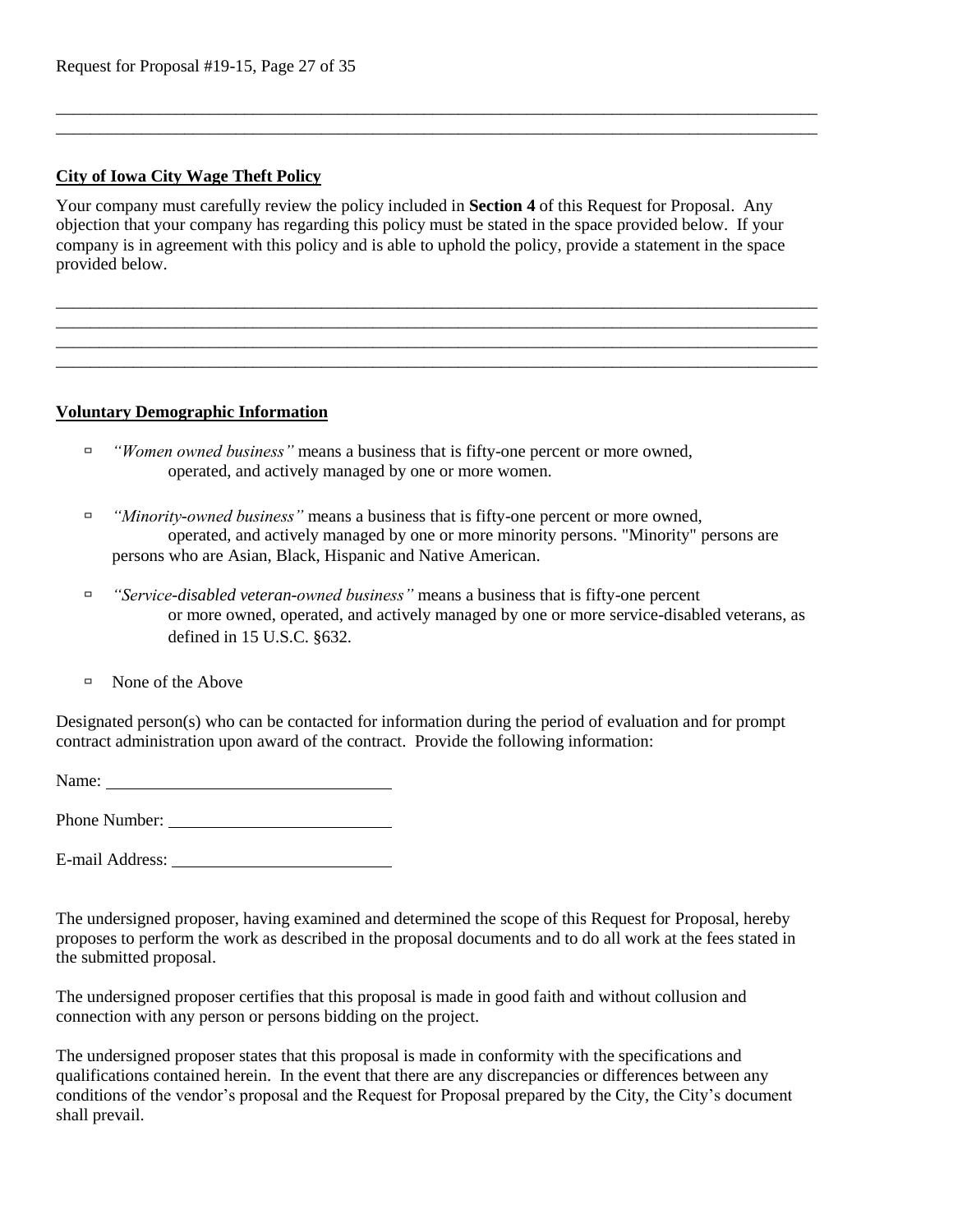| Name of Firm:                                                                                                                                                                                                                        |
|--------------------------------------------------------------------------------------------------------------------------------------------------------------------------------------------------------------------------------------|
| Name and Title of Representative:                                                                                                                                                                                                    |
| Authorized Signature:                                                                                                                                                                                                                |
| Address: <u>and the second contract of the second contract of the second contract of the second contract of the second contract of the second contract of the second contract of the second contract of the second contract of t</u> |
| Date:                                                                                                                                                                                                                                |
| Phone:                                                                                                                                                                                                                               |
| E-Mail Address: No. 1998. The Mail Address:                                                                                                                                                                                          |
|                                                                                                                                                                                                                                      |
| Web Site:                                                                                                                                                                                                                            |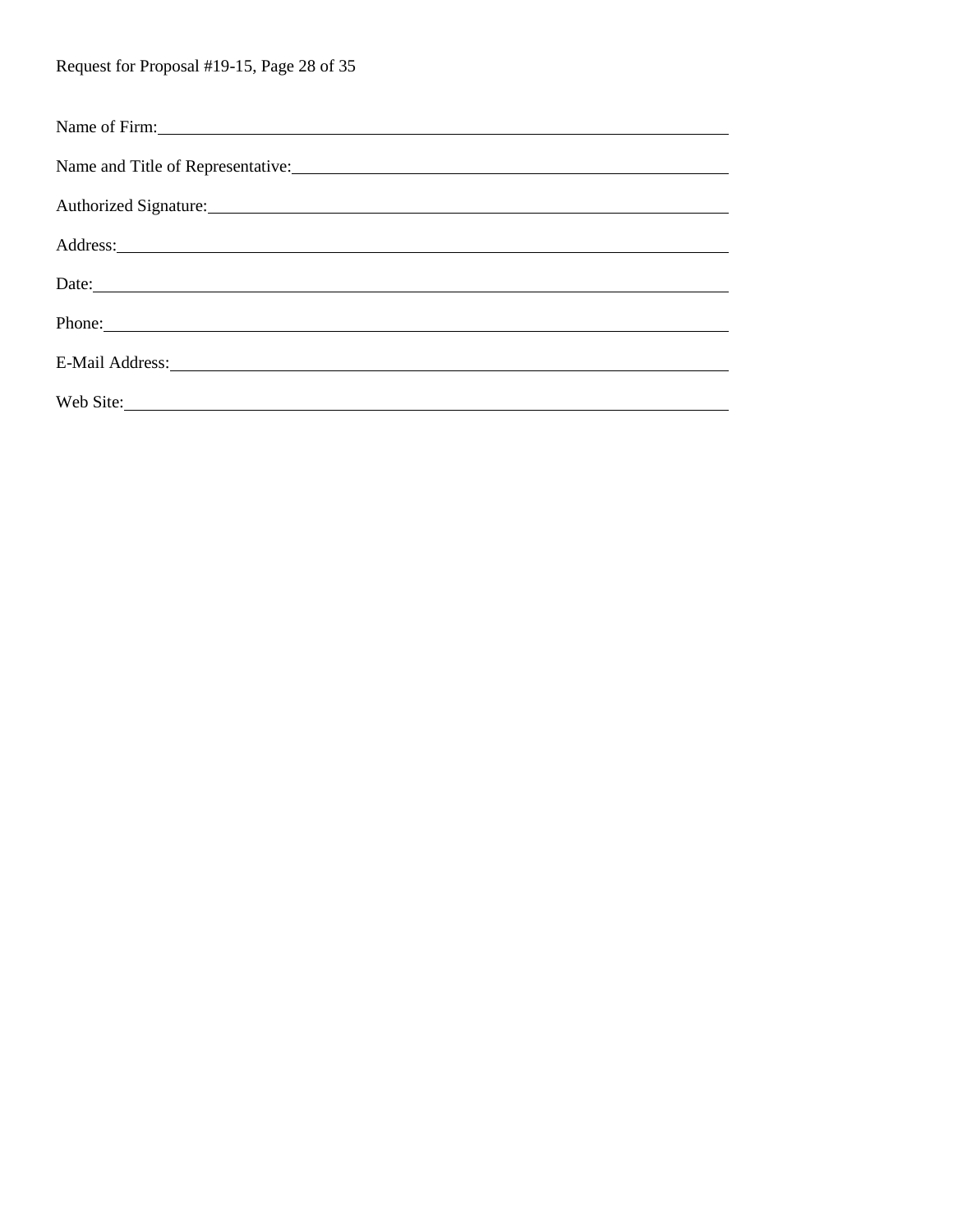# **Section 8 – Agreement for Professional Services**

This Agreement for Professional Services ("Agreement") is made this \_\_\_\_ day of \_\_\_\_\_\_\_\_, 2018 between ("Consultant"), having an office at \_\_\_\_\_\_\_\_\_\_\_\_\_\_\_\_\_\_\_\_\_\_ and the City of Iowa City, IA ("Client") having an office at 410 E. Washington St, Iowa City, IA 52240.

In consideration of the mutual promises set forth herein, Client and Consultant agree as follows:

## **1. Consultant's Services**

A. Consultant shall perform the professional services ("Services") more fully described in Exhibit A attached hereto and by this reference incorporated herein. Consultant shall furnish all labor, materials and supervision necessary to perform the Services.

B. The Consultants shall not commit any of the following employment practices and agree to prohibit the following practices in any subcontracts.

- 1. To discharge or refuse to hire any individual because of their race, color, religion, sex, national origin, disability, age, marital status, gender identity, or sexual orientation.
- 2. To discriminate against any individual in terms, conditions, or privileges of employment because of their race, color, religion, sex, national origin, disability, age, marital status, gender identity, or sexual orientation.

C. It is further agreed that no party to this Agreement, including their employees, representatives, subcontractors or agents, shall perform contrary to any state, federal, or local law or any of the ordinances of the City of Iowa City.

D. Consultant agrees to specifically assign the agreed upon professional services to \_\_\_\_\_\_\_\_\_\_\_\_\_ who shall be the primary attorney, and who may utilize personnel qualified and/or suitable to perform the Services. Each person assigned to perform any part of Consultant's obligations hereunder shall be qualified and, if required by law, licensed or certified to perform such obligations.

## **2. Compensation**

Client shall compensate Consultant for Services rendered in such amounts as described in Exhibit B.

## **3. Invoices and payments**

- A. Not more frequently than once a month Consultant shall invoice Client for its fee.
- B. Client shall pay each invoice within thirty (30) days of receipt. However, if Client objects to all or any portion of any invoice, Client shall so notify Consultant within fifteen (15) days from receipt, give reasons for the objection, and pay that portion of the invoice not in dispute within thirty (30) days of receipt of the invoice. Unless otherwise directed in writing, all invoices shall be submitted for payment to the following address:

City of Iowa City, Iowa Attn: Karen Jennings, HR Administrator 410 E. Washington St. Iowa City, IA 52240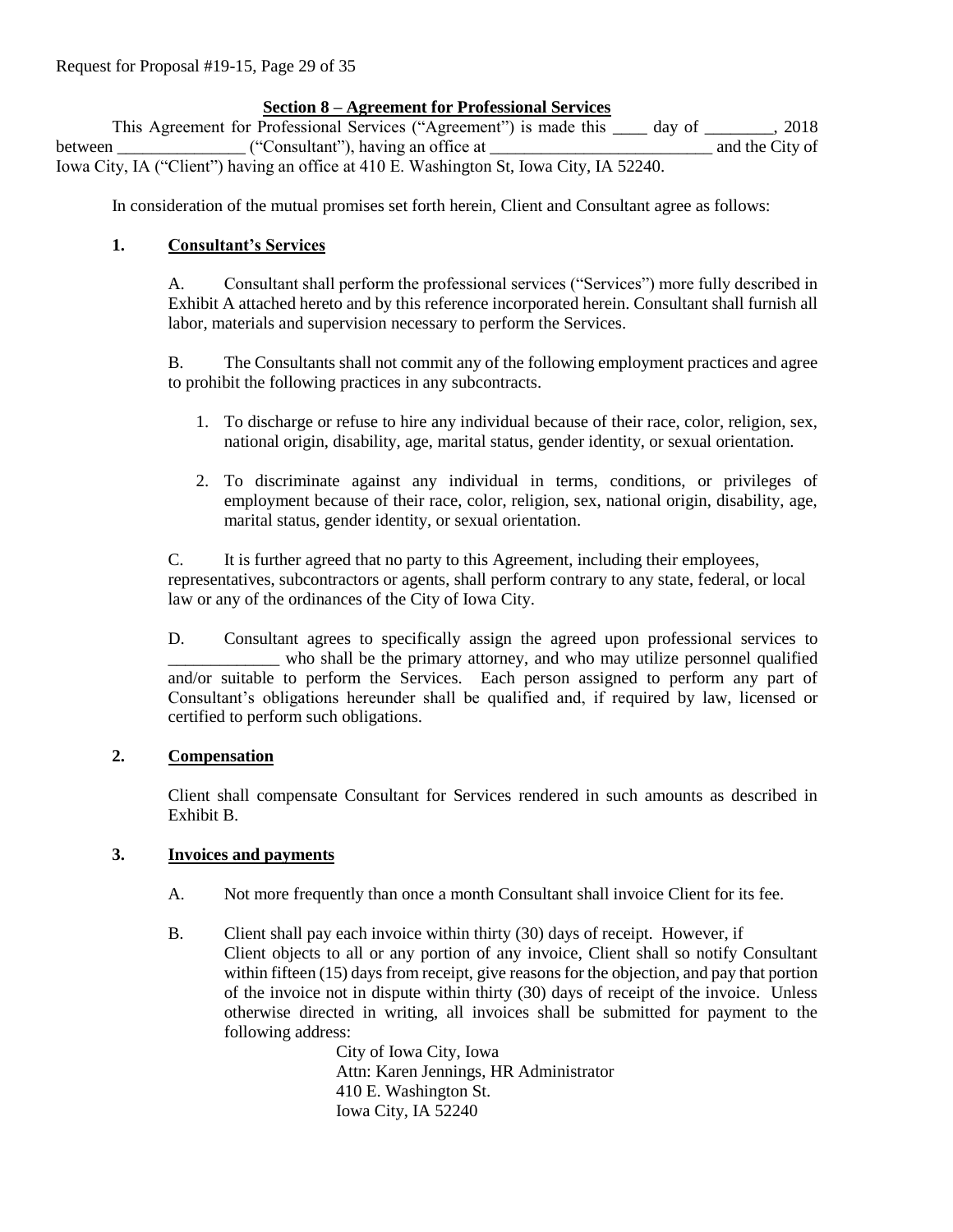#### **4. Independent Consultant Status and Subcontractors**

Consultant will act solely as an independent contractor in performing the Services, and nothing herein will at any time be construed to create the relationship of employer and employee, principal and agent, partners, or joint venturers between Client and Consultant, or Client's and Consultant's officers, directors, partners, elected officials, managers, employees or agents. Consultant shall be solely responsible for the compensations, benefits, worker's compensation, contributions, withholdings and taxes, if any, of its employees, subcontractors and agents.

## **5. Indemnification, Insurance and Third Party Beneficiaries**

A. Consultant shall indemnify, defend and hold Client harmless from any and all claims, demands, causes of action, losses, damages, fines, penalties, liabilities, costs and expenses, including reasonable attorney's fees and court costs, sustained or incurred by or asserted against Client or Client's officers, directors, partners, elected officials, managers, employees or agents, in the capacity of a defendant or witness, by reason of or arising out of Consultant's breach of this Agreement or Consultant's negligence, gross negligence or willful misconduct with respect to Consultant's duties and activities within the scope of this Agreement. The Consultant agrees at all times material to this Agreement to have and maintain professional liability insurance which covers the Consultant's liability for the Consultant's negligent acts, errors or omissions to the City in the sum of \$1,000,000.

B. This Agreement shall not be construed to create a duty or liability to any party who is not a signatory party to this agreement, it being the intention of the parties hereto that their duties and obligations are to each other and not for the benefit of or for third party beneficiaries.

#### **6. Confidentiality**

Consultant shall treat as confidential property and not disclose to others during or subsequent to the term of this Agreement, except as necessary to perform this Agreement (and then only on a confidential basis satisfactory to both parties), any information and documents (including without limitation any environmental information, reports, data, or financial information) which may be delivered to Consultant by Client.

Nothing above, however, shall prevent Consultant from disclosing to others or using in any manner information that Consultant can demonstrate:

- A. Has been published and has become part of the public domain other than by acts, omissions or fault of Consultant, their employees, agents, contractors and/or consultants; or,
- B. Has been furnished or made known to Consultant by a third party (other than those acting directly or indirectly for or on behalf of Consultant or Client) as a matter of legal right without restrictions on its disclosure; or,
- C. Was in Consultant's possession prior to the date of this agreement and/or prior to the date of disclosure thereof by Client.
- D. Must be disclosed pursuant to any statute, law, regulation, ordinance, order or decree of any governmental authority having jurisdiction over Consultant or any of its employees, agents, contractors and/or consultants.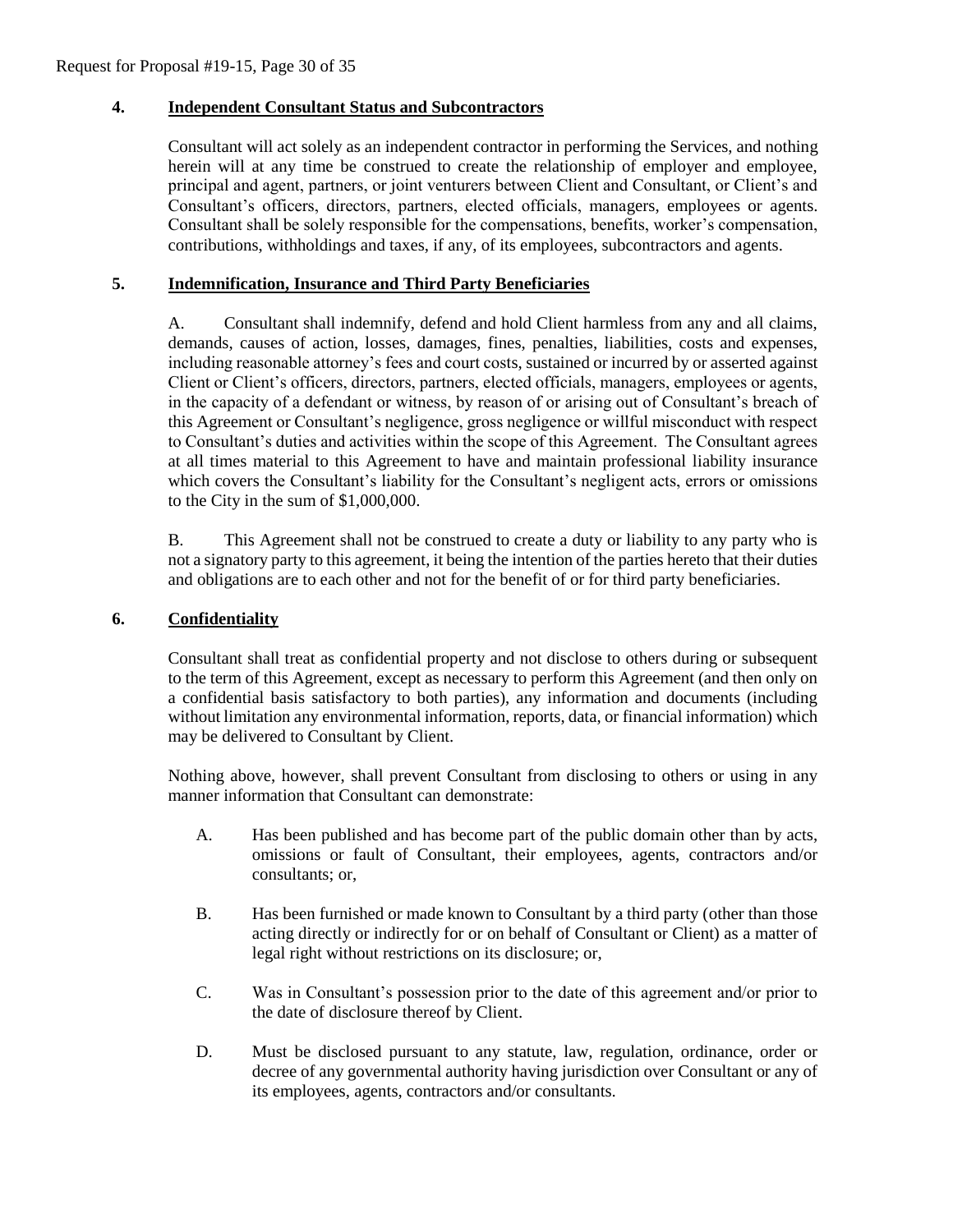## **7. Term and Termination of Agreement**

Unless otherwise earlier terminated pursuant to this contract, this Agreement shall remain in full force and effect for five (5) years following the date of its execution by the City. Termination of this Agreement shall discharge only those obligations that are executory by either party on and after the effective date of termination. Any right or duty of a party based on either performance or a breach of this Agreement, prior to the effective date of termination, shall survive.

- A. Client reserves the right to terminate this Agreement at any time, with or without cause, upon delivery of written notice to Consultant, even though Consultant is not in default. If Client terminates this Agreement pursuant to this paragraph, Client shall compensate Consultant, at the monthly rate contained in Exhibit B, for all monthly periods completed by Consultant, and any subsequent monthly period in which Consultant has performed services for client, up to and including the month of termination.
- B. Consultant shall have the right to terminate its obligations pursuant to this Agreement if one of the following conditions exists and it has not been remedied or cured within thirty (30) days of Client's receipt of written notice of such condition:
	- i. A substantial breach of any material obligation of client under this Agreement; or
	- ii. If Consultant is unable for any reason beyond its control to perform its obligations pursuant to this Agreement in a safe, lawful and professional manner. It is expressly understood that license and/or registration requirements are within the control of Consultant.

Upon Consultants termination of its obligations, Client shall pay all actual expenses and charges as of the date of termination, which charges and expenses shall not continue to accrue after Client receives Consultant's notice of termination. In no event will said expenses and charges exceed the not-to-exceed figures included in Exhibit B.

C. The termination of this Agreement under the provisions of this Article 7 shall not affect the rights of either party with respect to any damages it has suffered as a result of any breach of this Agreement, nor shall it affect the rights or obligations of either party with respect to liability or claims accrued, or arising out of events occurring or conditions existing, prior to the date of termination, all of which shall survive such termination.

#### **8. Disclosure of Client Relationships**

Consultant agrees to perform a conflict check to ascertain whether any conflict exists in the representation of the City in these matters. Specifically, the City currently negotiates with the following collective bargaining units: The American Federation of State, County and Municipal Employees Local #183, AFL-CIO; the Police Labor Relations Organization of Iowa City; and the Iowa City Association of Professional Fire Fighters IAFF, AFL-CIO, Local #610.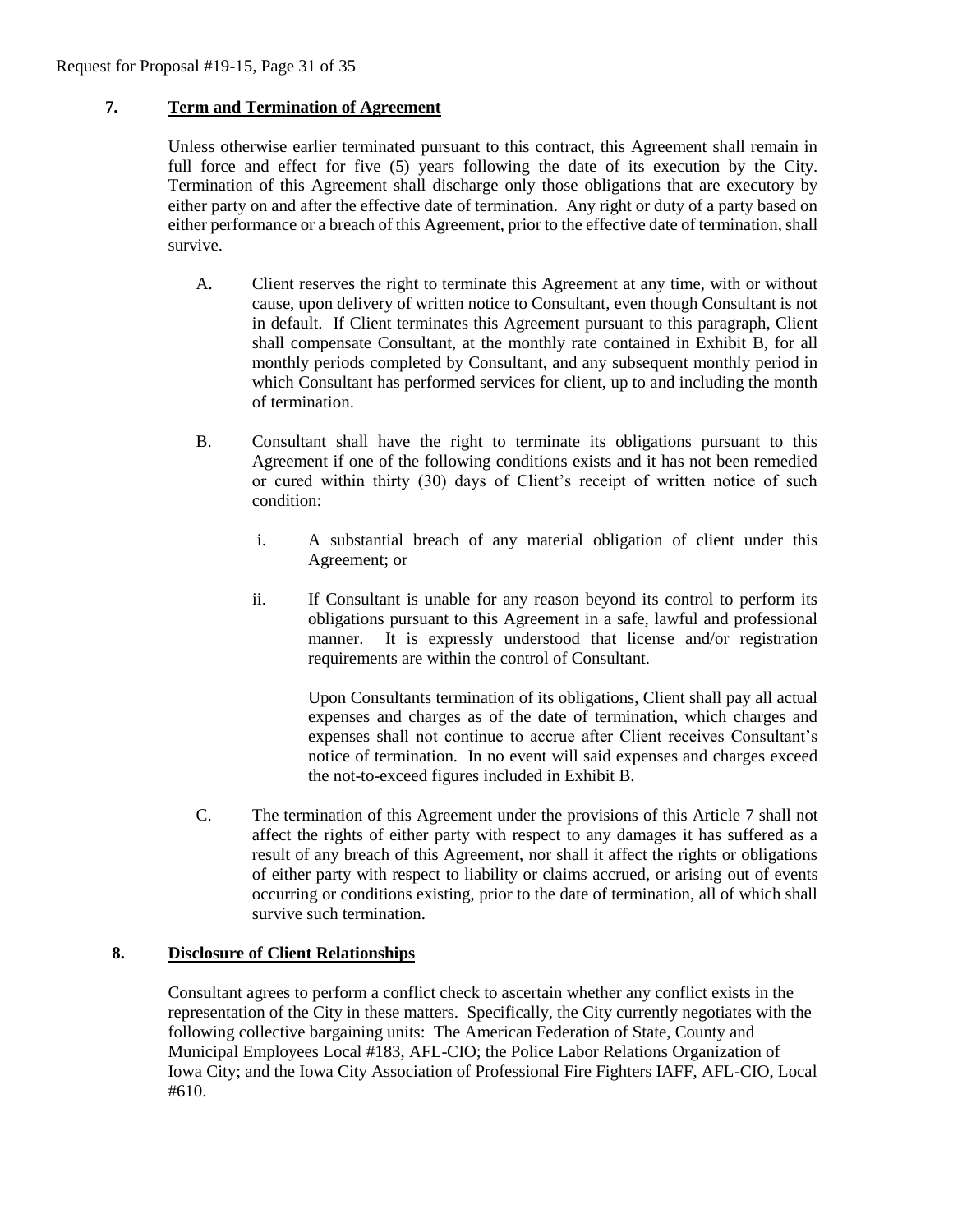## **9. Waiver**

A Waiver on the part of the Client or Consultant of any term, provision or condition of this Agreement shall not constitute a precedent or bind either Party to a waiver of any succeeding breach of the same or any other term, provision or condition of this Agreement.

#### **10. Entire Agreement**

This Agreement, including any Exhibits, the Request for Proposal, and Consultant Proposal, constitute the entire Agreement between Consultant and Client. In the event of conflict between these documents, this Agreement shall prevail. These documents supersede all prior or contemporaneous communications, representations or agreements, whether oral or written, relating to the Services set forth in this Agreement. This Agreement may be amended only by a written instrument signed by both parties. The captions in this Agreement are for convenience in identification of the several provisions and shall not constitute a part of this Agreement nor be considered interpretative thereof.

## **11. Assignment**

This Agreement shall be binding upon the successors or assigns of the parties hereto. However, this Agreement shall not be assigned by either party without first obtaining the written consent of the other.

## **12. Severability**

Every paragraph, part, term or provision of this Agreement is severable from the others. If any paragraph, part, term or provision of this Agreement is construed or held to be void, invalid or unenforceable by order, decree or judgment of a court of competent jurisdiction, the remaining paragraphs, parts, terms and provisions of this Agreement shall not be affected thereby but shall remain in full force and effect.

#### **13. Notices**

Any information or notices required to be given in writing under this Agreement shall be deemed to have been sufficiently given if delivered either personally or by certified mail (return receipt requested, postage prepaid), to the address of the respective party set forth below, or to such other address for either party as that party may designate by written notice.

#### **For the Client: For the Consultant:**

Karen Jennings Human Resources Administrator City of Iowa City 410 E. Washington St. Iowa City, IA 52240

## **14. General Terms**

A. The Consultant agrees to furnish, upon termination of this Agreement and upon demand by the City, without cost, copies of all data prepared or obtained by the Consultant pursuant to this Agreement, without restrictions or limitation as to the use relative to specific projects covered under this Agreement. In such event, the Consultants shall not be liable for the City's use of such documents on other projects.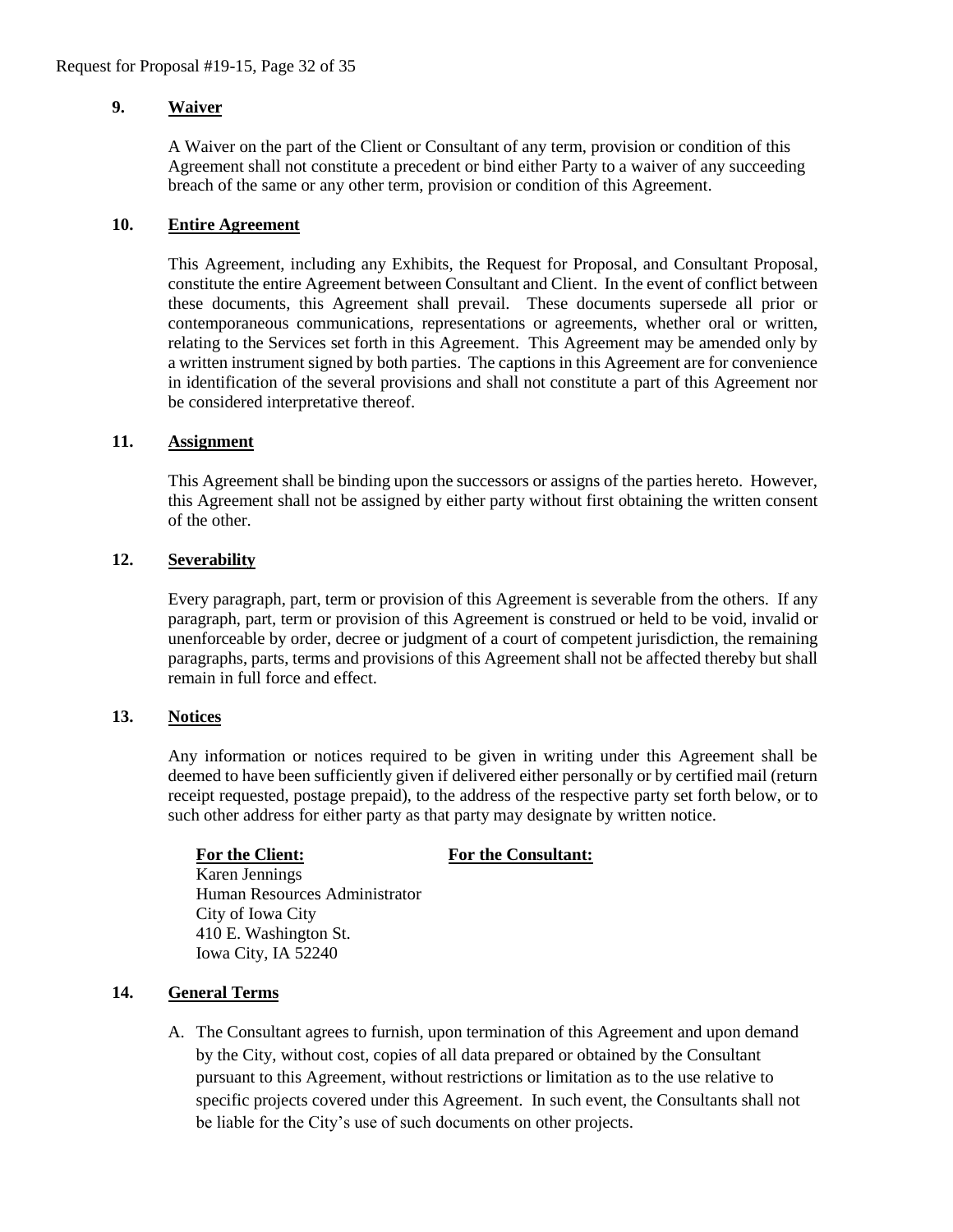- B. Upon signing this agreement, Consultant acknowledged that Section 362.5 of the Iowa Code prohibits a City officer or employee from having an interest in a contract with the City, and certifies that no employee or officer of the City, which includes members of the City Council and City boards and commissions, has an interest either direct or indirect, in this agreement, that does not fall within the exceptions to said statutory provision enumerated in Iowa Code Section 362.5.
- C. The Consultant has completed the City's Wage Theft Affidavit. If Client becomes aware that Consultant (including an owner of more than 25% of the entity) has admitted guilt or liability or been adjudicated guilty or liable in any judicial or administrative proceeding of committing a repeated or willful violation of the Iowa Wage Payment Collection Law, the Iowa Minimum Wage Act, the Federal Fair Labor Standards Act or any comparable state statute or local ordinance, which governs the payment of wages, within the five (5) year period prior to the award or at any time after the award, such violation shall constitute a default under this Agreement.
- D. No modifications to the Scope of Services or other contract terms can be made without the written consent of both parties. Authority to approve changes from the Client side is vested solely with the City Manager.

## **15. Governing Law**

This Agreement shall be governed and interpreted pursuant to the laws of the State of Iowa.

**In Witness Whereof**, the Client and Consultant have caused this Agreement to be executed by their duly authorized representatives, as follows:

**Client: Consultant:** City of Iowa City XXXXXXXXXXXXXXX By: \_\_\_\_\_\_\_\_\_\_\_\_\_\_\_\_\_\_\_\_\_\_\_\_ By: \_\_\_\_\_\_\_\_\_\_\_\_\_\_\_\_\_\_\_\_\_\_\_\_\_\_ Jim A. Throgmorton, Mayor Name: Title: Shareholder Attest: \_\_\_\_\_\_\_\_\_\_\_\_\_\_\_\_\_\_\_\_\_\_\_ Kellie Frueling, City Clerk

City Attorney Office: 2008. Example 2014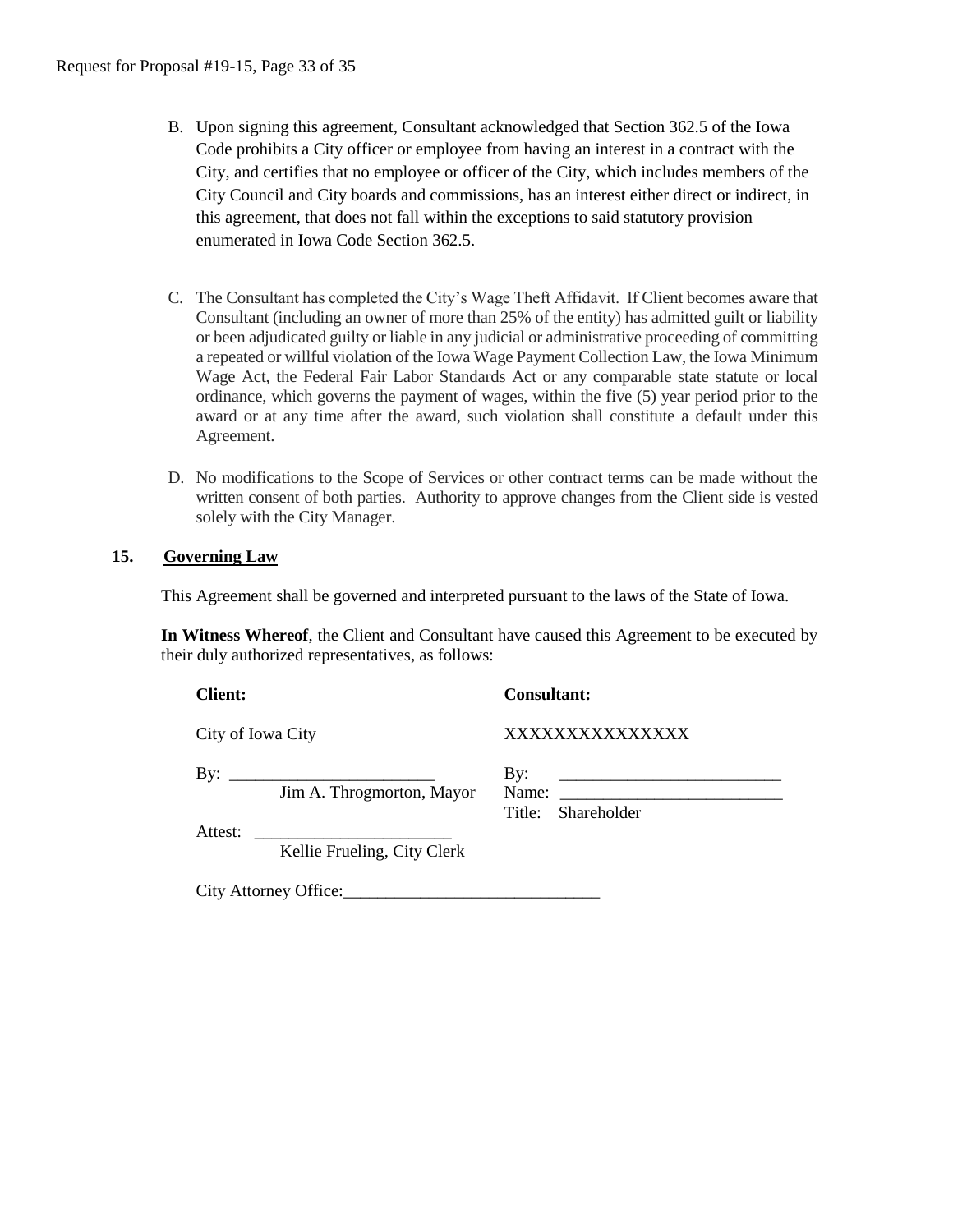# **Exhibit A**

## **City of Iowa City, Iowa Legal Services**

#### **Scope of Services:**

The areas for which the City seeks possible legal services require the Proposer to have expertise/experience in, but not limited to:

- 1) Broad knowledge of municipal law and government operations;
- 2) Employment and labor law;
- 3) Collective bargaining;
- 4) Grievance resolution;
- 5) Iowa Public Employment Relations Board rules and proceedings;
- 6) Iowa Civil Service statute;
- 7) Complex personnel matters.